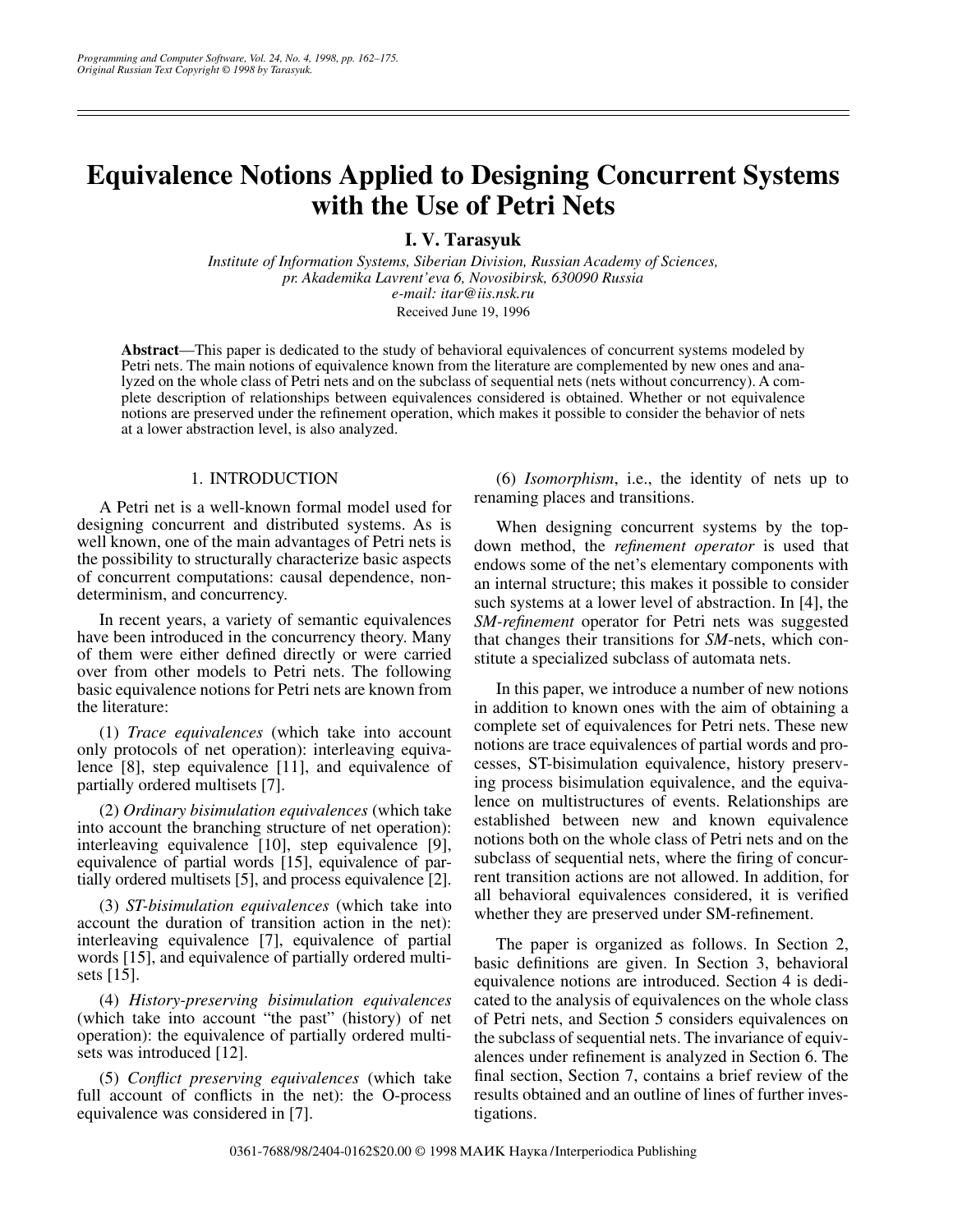# 2. BASIC DEFINITIONS

In this section, we give basic definitions used in the paper.

#### *2.1. Multisets*

**Definition 2.1.** Let X be a set. A mapping  $M: X \longrightarrow$ **N** *(where* **N** *is the set of non-negative integers) such that*  $|\{x \in X | M(x) > 0\}| < \infty$  *is called a finite multiset M over X*.

Denote by (*X*) *the set of all finite multisets over X*. If  $\forall x \in X M(x) \leq 1$ , M is an ordinary set. The *cardinality* of a multiset *M* is defined as  $|M| = \sum_{x \in X} M(x)$ . We will write  $x \in M$  if  $M(x) > 0$  and  $M_1 \subseteq M_2$  if  $\forall x \in X$  $M_1(x) \leq M_2(x)$ . Introduce the following definitions:  $(M_1 + M_2)(x) = M_1(x) + M_2(x)$  and  $(M_1 - M_2)(x) =$  $max{0, M<sub>1</sub>(x) - M<sub>2</sub>(x)}.$ 

# *2.2. Labeled nets*

**Definition 2.2.** Let  $Act = \{a, b, ...\}$  be a set of *actions or labels. A labeled net is a quadruple*  $N = \langle P_N, \rangle$  $T_N$ ,  $F_N$ ,  $l_N$ ), where

*(1)*  $P_N = \{p, q, ...\}$  *is the set of places;* 

*(2)*  $T_N = \{u, v, \ldots\}$  *is the set of transitions;* 

 $(3)$   $F_N$ :  $(P_N \times T_N)$  ∪  $(T_N \times P_N)$  → **N** is the incidence *relation with weights (***N** *denotes the set of non-negative integers); and*

*(4)*  $l_N$ *:*  $T_N \longrightarrow$  *Act is a label of transition by actions.* 

Let  $N = \langle P_N, T_N, F_N, l_N \rangle$  and  $N' = \langle P_N, T_N, F_N, l_N \rangle$  be labeled nets. A mapping  $\beta$ : *N*  $\longrightarrow$  *N*<sup>'</sup> is called *isomorphism* between *N* and  $\overline{N}$  (denoted by  $\beta$ :  $N \approx N'$ ) if  $\beta$  is a bijection such that  $\beta(P_N) = P_N$ ,  $\beta(T_N) = T_N$ ,  $\forall p \in P_N$   $\forall t$  $F_N(F_N(p, t) = F_N(\beta(p), \beta(t)), F_N(t, p) = F_N(\beta(t), \beta(p)),$ and  $\forall t \in T_N$   $l_N(t) = l_N(\beta(t))$ . Labeled nets *N* and *N*' are called *isomorphic* (denoted by  $N \approx N'$ ) if  $\exists \beta: N \approx N'$ .

For a labeled net *N* and its transition  $t \in T_N$ , define the *precondition* and *postcondition* of *t* (denoted by • *t* and  $t^{\bullet}$ , respectively) as multisets  $({}^{\bullet}t)(p) = F_N(p, t)$  and  $(t<sup>•</sup>)(p) = F<sub>N</sub>(t, p)$ . Similar definitions are introduced for places:  $({}^{\bullet}p)(t) = F_N(t, p)$  and  $(p^{\bullet})(t) = F_N(p, t)$ . Denote by  ${}^{\circ}N = \{ p \in P_N | \, {}^{\bullet}p = \emptyset \}$  the set of *input* places of *N* and by  $N^{\circ} = \{p \in P_N | p^{\bullet} = \emptyset\}$ , the set of *output* places of *N*.

A labeled net *N* is called *acyclic* if there is no sequence  $t_0, \ldots, t_n \in T_N$  such that  $t_{i-1}^{\bullet} \cap {}^{\bullet}t_i \neq \emptyset$  ( $1 \leq i \leq$ *n*) and  $t_0 = t_n$ . A labeled net *N* is called *ordinary* if  $\forall p \in$  $P_N$ ,  $\cdot p$  and  $p^{\bullet}$  are ordinary sets (not multisets).

Let  $N = \langle P_N, T_N, F_N, l_N \rangle$  be an acyclic ordinary labeled net, and  $x, y \in P_N \cup T_N$ . Introduce the following notions:

 $(1)$  *x*  $\lt_N$  *y*  $\Leftrightarrow$  *x*  $F_N^+$ *y*, where  $F_N^+$  is the transitive closure of  $F_N$  (the relation of *strict causal dependence*);

(2)  $x \leq_N y \Leftrightarrow (x \leq_N y) \vee (x = y)$  (the relation of *causal dependence*); *N*

(3) 
$$
x \#_N y \Leftrightarrow \exists t, u \in T_N
$$
  $(t \neq u, \mathbf{^*t} \cap \mathbf{^*u} \neq \emptyset, t \leq_N x,$ 

 $u \leq_N y$ ) (the relation of *conflict*); *N*

 $(4) \bigvee_x x = \{y \in P_x \cup T_x | y \prec_x x\}$  (the set of *strict predecessors* of *x*).

A set  $T \subseteq T_N$  is *closed to the left* in *N*, if  $\forall t \in T(\downarrow_N)$ *t*) ∩ *T<sub>N</sub>*  $\subseteq$  *T*. A set *T* is *conflict-free* in *N* if  $\forall$ *t*, *u* ∈ *T*  $\neg$ (*t*# $_{N}$ *u*). A set *T* is a *configuration* in *N* if it is finite, closed to the left, and conflict-free in *N*.

#### *2.3. Marked Nets*

**Definition 2.3.** *A multiset*  $M \in \mathcal{M}(P_N)$  *is called a marking of a labeled net N. A marked net (net) is a quintuple, N* =  $\langle P_N, T_N, F_N, l_N, M_N \rangle$ , where  $\langle P_N, T_N, F_N,$  $l_N$ ) *is a labeled net and*  $M_N \in \mathcal{M}(P_N)$  *is an initial marking*.

Let  $N = \langle P_N, T_N, F_N, l_N, M_N \rangle$  and  $N = \langle P_N, T_N, F_N,$  $l_N$ ,  $M_N$ ) be marked nets. A mapping β:  $N \longrightarrow N'$  is called an *isomorphism* between *N* and *N*' (denoted by β:  $N \simeq N'$ ) if  $\beta$ :  $\langle P_N, T_N, F_N, l_N \rangle \simeq \langle P_N, T_N, F_N, l_N \rangle$ , and  $\forall p \in M_N M_N(p) = M_N(\beta(p))$ . Nets *N* and *N*' are called *isomorphic* (denoted by  $N \approx N''$ ) if  $\exists \beta: N \approx N'$ .

Let  $M \in \mathcal{M}(P_N)$  be a marking of a net *N*. A transition *t* ∈  $T_N$  is termed *feasible* in *M* if  $\text{•}$  *t* ⊆ *M*. If *t* is feasible in *M*, its action results in a new marking  $\tilde{M} = M - \mathbf{t} + \mathbf{t}$ *t*<sup>•</sup>, denoted by  $M \xrightarrow{t} \tilde{M}$ . A marking *M* of a net *N* is called *attainable* if  $M = M_N$  or an attainable marking  $\hat{M}$ of *N* exists such that  $\hat{M} \longrightarrow M$  for some  $t \in T_N$ . *Mark*(*N*) denotes the set of *all attainable markings* of *N*.

#### *2.4. Partially Ordered Sets*

**Definition 2.4.** *A marked partially ordered set is a triple*  $\rho = \langle X, \langle , \rangle \rangle$ *, where* 

(1)  $X = \{x, y, \dots\}$  is a set;

 $(2)$  <⊂ *X* × *X* is a strict partial order (irreflexive *transitive relation) on X;*

 $(3)$  *l*:  $X \rightarrow$  *Act is a marking function.* 

Let  $\rho = \langle X, \langle X \rangle$  be a partially ordered set and  $x \in X$ . Then,  $\{x\} = \{y \in X | y \leq x\}$  is called the set of *strict predecessors* of *x*.

Let  $\rho = \langle X, \langle \cdot, \cdot \rangle \rangle$  and  $\rho' = \langle X', \langle \cdot, \cdot \rangle \rangle$  be labeled partially ordered sets.

A mapping β: *X X*' is called a *label-preserving bijection* between  $\rho$  and  $\rho'$  (denoted by  $\beta$ :  $\rho \approx \rho'$  if  $\beta$  is a bijection such that  $∀x ∈ X$  *l*(*x*) = *l*'( $β(x)$ ). We will write  $\rho \approx \rho'$  if  $\exists \beta: \rho \approx \rho'.$ 

A mapping β: *X X*' is called a *homomorphism* between ρ and ρ' (denoted by β:  $\rho \subset \rho'$ ) if β:  $\rho \approx \rho'$  and  $\forall x, y \in X \times y \Rightarrow \beta(x) < \beta(y)$ . We will write  $\rho \subset \rho'$  if  $∃β: ρ ⊡ ρ'.$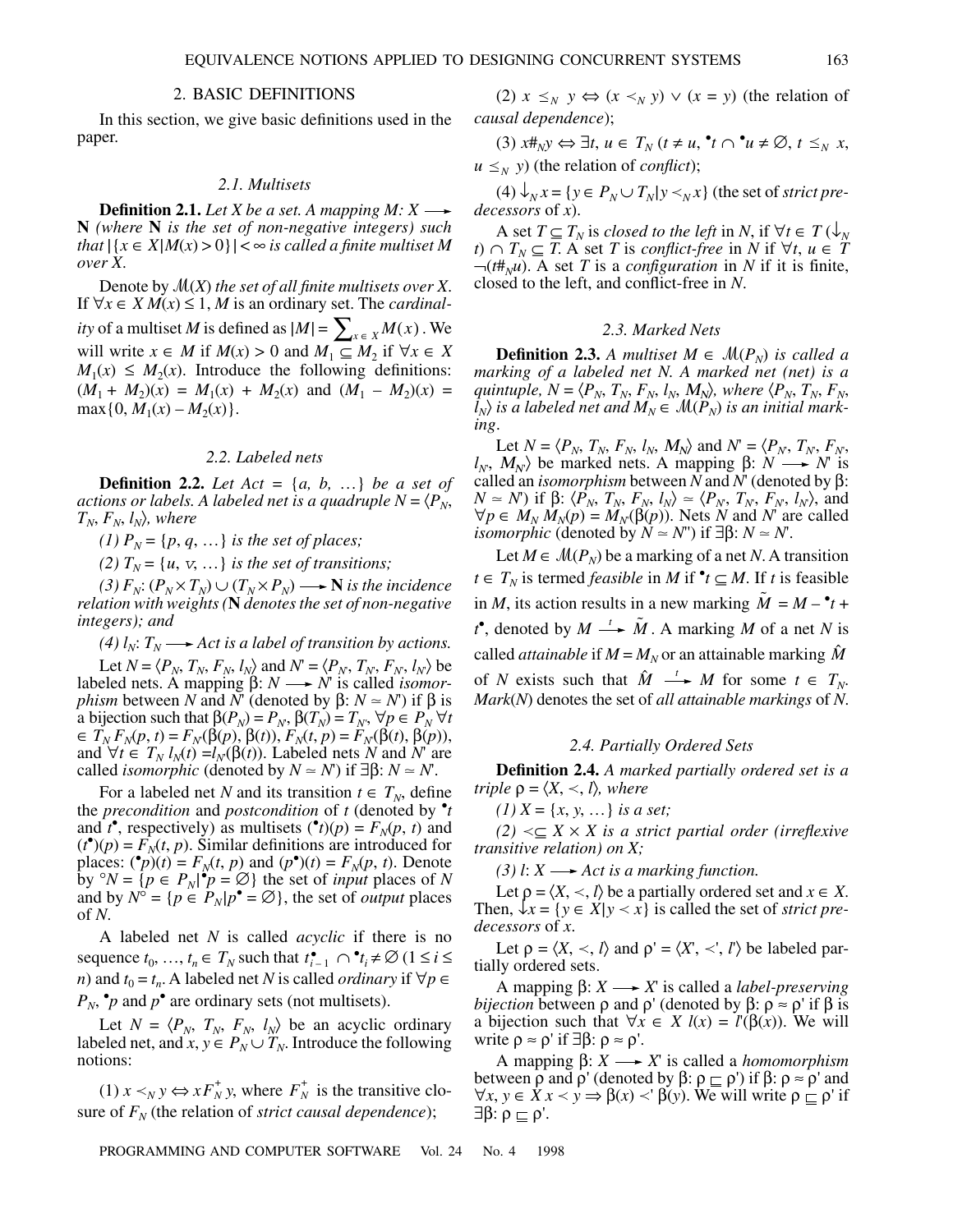A mapping β: *X X*' is called an *isomorphism* between  $\rho$  and  $\rho'$  (denoted by  $\beta$ :  $\rho \approx \rho'$  if  $\beta$ :  $\rho \subset \rho'$  and β–1: ρ ρ'. Labeled partially ordered sets are called *isomorphic* (denoted by  $\rho \approx \rho'$ ) if  $\exists \beta: \rho \approx \rho'$ .

**Definition 2.5.** *A class of isomorphism of labeled partially ordered sets is called a partially ordered multiset.*

## *2.5. Structures of Events*

**Definition 2.6.** *A labeled structure of events is a*  $quadruple \xi = \langle X, \prec, \#, l \rangle$ *, where* 

*(1)*  $X = \{x, y, ...\}$  *is a set of events;* 

 $(2)$  <⊆ *X* × *X* is a strict partial order—a relation of *causal dependence satisfying the principle of the finiteness of causes:*  $\forall x \in X \, |\, \forall x | < \infty$ ;

 $(3)$  #  $\subseteq$  *X*  $\times$  *X is an irreflexive symmetric conflict relation satisfying the principle of the conflict inheritance:* ∀*x*, *y*,  $z \in X$ *x*#*y*  $\lt z$  ⇒ *x*#*z*;

*(4) l: X*  $\longrightarrow$  *Act is a marking function.* 

Let  $\xi = \langle X, \prec, \#, l \rangle$  and  $\xi' = \langle X', \prec', \#', l' \rangle$  be labeled structures of events. A mapping  $\beta$ :  $X \rightarrow X'$  is called an *isomorphism* between ξ and ξ' (denoted by β: ξ  $\approx$  ξ') if  $\beta$ :  $\langle X, \langle X, \rangle \rangle \simeq \langle X', \langle X, \rangle \rangle$  and  $\forall x, y \in X$ *x*# $y \Leftrightarrow \beta(x)$ #' $\beta(y)$ . Labeled structures of events ξ and ξ' are called *isomorphic* (denoted by ξ  $\approx$  ξ') if ∃β: ξ  $\approx$  ξ'.

**Definition 2.7.** *A class of isomorphism of labeled structures of events is called a multistructure of events*.

**2.5.1. C-processes.** A C-process is a process based on a C-net [3].

**Definition 2.8.** *A* C*-net is an acyclic ordinary labeled net*  $C = \langle P_C, T_C, F_C, I_C \rangle$  *such that* 

*1.*  $\forall r \in P_C \mid r \leq 1$  and  $|r^{\bullet}| \leq 1$ , *i.e., places do not branch;*

2.  $|\psi_{C}x| < \infty$ , *i.e., the set of causes is finite.* 

Note that there is a labeled partially ordered set  $\rho_c$  =  $\langle T_C, \prec_N \cap (T_C \times T_C), l_C \rangle$  corresponding to a C-net,  $C =$  $\langle P_C, T_C, F_C, I_C \rangle$ . The following property is fundamental for C-nets [2]: if *C* is a C-net, then a sequence of transitions,  ${}^{\circ}C = L_0 \stackrel{v_1}{\longrightarrow} \dots \stackrel{v_n}{\longrightarrow} L_n = C^{\circ}$  exists such that  $L_i \subseteq P_C$  ( $0 \le i < n$ )  $P_C = U_{i=0}^n L_i$ , and  $T_C = \{v_1, ..., v_n\}.$ 

This sequence is called the *complete execution* of *C*. **Definition 2.9.** *Let a net N and a* C*-net C be given.*

*A mapping*  $\varphi$ :  $P_C \cup T_C \longrightarrow P_N \cup T_N$  *is called an embedding of C into N (denoted by*  $\varphi$ *: C*  $\longrightarrow$  *N) if* 

*1.*  $\varphi(P_C)$  ∈  $\mathcal{M}(P_N)$  and  $\varphi(T_C)$  ∈  $\mathcal{M}(T_N)$ , *i.e., types of net elements are preserved;*

2.  $\forall v \in T_c$ <sup>•</sup> $\varphi(v) = \varphi({}^{\bullet}v)$  *and*  $\varphi(v)^{\bullet} = \varphi(v^{\bullet})$ *, i.e., the incidence relation is taken into account; and* 

3.  $\forall v \in T_c$   $l_c(v) = l_N(\varphi(v))$ *, i.e., the label is preserved*.

In view of the fact that embedding takes account of the incidence relation, we find that, if  ${}^{\circ}C \xrightarrow{v_1} \dots \xrightarrow{v_n}$  $C^{\circ}$  is a complete execution of *C*, then  $M = \varphi({}^{\circ}C) \frac{\varphi(v_1)}{w_1}$ 

...  $\frac{\varphi(v_n)}{P}$  **φ**(*C*°) =  $\tilde{M}$  is a sequence of transitions in *N*, which is denoted by  $M \xrightarrow{C, \phi} \tilde{M}$ .

**Definition 2.10.** *A pair*  $\pi = (C, \varphi)$ *, where C is a* C*net and*  $\varphi$ :  $C \longrightarrow N$  *is an embedding such that*  $M =$ ϕ(°*C*)*, is called the C-process (process) feasible in the* marking M. A process feasible in  $M_N$  is called the pro*cess of N.*

Denote by  $\Pi(N, M)$  the set of all processes feasible in the marking *M* of a set *N* and by  $\Pi(N)$ , the set of all processes of *N*. The *initial* process of *N* is a process  $\pi_N = (C_N, \varphi_N) \in \Pi(N)$  such that  $T_{C_N} = \emptyset$ . If  $\pi \in$  $\Pi(N, M)$ , then the execution of this process transforms the marking *M* into  $\tilde{M} = M - \varphi({}^{\circ}C) + \varphi(C^{\circ}) = \varphi(C^{\circ})$ (denoted by  $M \stackrel{\pi}{\longrightarrow} \tilde{M}$ ).

Let  $\pi = (C, \varphi), \tilde{\pi} = (\tilde{C}, \tilde{\varphi}) \in \Pi(N)$ , and  $\hat{\pi} = (\hat{C}, \tilde{\varphi})$  $\hat{\varphi}$ )  $\in \Pi(N, \varphi(C^{\circ}))$ . The process  $\pi$  is called a *prefix* of the process  $\tilde{\pi}$  if  $T_C \subseteq T_{\tilde{C}}$  is a set in  $\tilde{C}$  closed to the left. The process  $\hat{\pi}$  is called a *suffix* of the process  $\tilde{\pi}$  if  $T_{\hat{C}} =$  $T_{\tilde{C}}\backslash T_C$ . Then,  $\tilde{\pi}$  is an *extension of*  $\pi$  *to the process*  $\hat{\pi}$ , and  $\hat{\pi}$  is an *extending* process for  $\pi$ , which is denoted by  $\pi \stackrel{\hat{\pi}}{\longrightarrow} \tilde{\pi}$ . We will write  $\pi \longrightarrow \tilde{\pi}$  if  $\hat{\pi}$  such that  $\exists \hat{\pi} \; \pi \stackrel{\hat{\pi}}{\longrightarrow} \tilde{\pi}$  .

A process  $\tilde{\pi}$  is called an extension of  $\pi$  *for one operation* if  $\pi \longrightarrow \tilde{\pi}$ ,  $T_{\hat{C}} = \{v\}$ , and  $l_{\hat{C}}(v) = a$ . This is denoted by  $\pi \xrightarrow{V} \tilde{\pi}$  or  $\pi \xrightarrow{A} \tilde{\pi}$ .

A process  $\tilde{\pi}$  is called an extension of  $\pi$  *for a multiset of operations* or a *step* if  $\pi \xrightarrow{A} \tilde{\pi}$ ,  $\prec_{\hat{C}} = \emptyset$ ,  $T_{\hat{C}} = V$ , and  $l_{\hat{C}}(V) = A$ . This is denoted by  $\pi \xrightarrow{V} \tilde{\pi}$  or  $\pi \xrightarrow{A} \tilde{\pi}$ . *V* →  $\tilde{\pi}$  or  $\pi \xrightarrow{A} \tilde{\pi}$ 

## **2.5.2. O-processes.**

An O-process is a process based on an O-net (branchy process in the terminology of [6]).

**Definition 2.11.** *An* O*-net is an acyclic ordinary labeled net*  $O = \langle P_o, T_o, F_o, l_o \rangle$  *such that* 

*1.*  $\forall r \in P_0 \, |^{\bullet}r \leq 1$ , *i.e., there is no direct conflict*;

*2.* ∀*x* ∈  $P_0$  ∪  $T_0$  ¬( $x \neq b$  $x$ *), i.e., the conflict relation is irreflexive; and* 

*3.* ∀*x* ∈  $P$ <sup>*O*</sup> ∪  $T$ <sup>*O*</sup> |↓<sup>*Ox*</sup>| < ∞*, i.e., the set of causes is finite.*

Note that, to any O-net,  $O = \langle P_O, T_O, F_O, l_O \rangle$ , the labeled structure of events  $\xi_O = \langle T_O, \prec_O \cap (T_O \times T_O)$ ,  $#_O \cap (T_O \times T_O), l_O$  can be assigned.

**Definition 2.12.** *Let*  $O = \langle P_O, T_O, F_O, l_O \rangle$  *be an* O-net  $and N = \langle P_N, T_N, F_N, l_N, M_N \rangle$  *be a net. A mapping*  $\psi$ :  $P_O \cup T_O \longrightarrow P_N \cup T_N$  is called an embedding of O into  $N$  (denoted by  $\psi: O \longrightarrow N$ ) if

*1.*  $\psi(P_0)$  ∈  $\mathcal{M}(P_N)$  and  $\psi(T_0)$  ∈  $\mathcal{M}(T_N)$ , *i.e., types of nets elements are preserved;*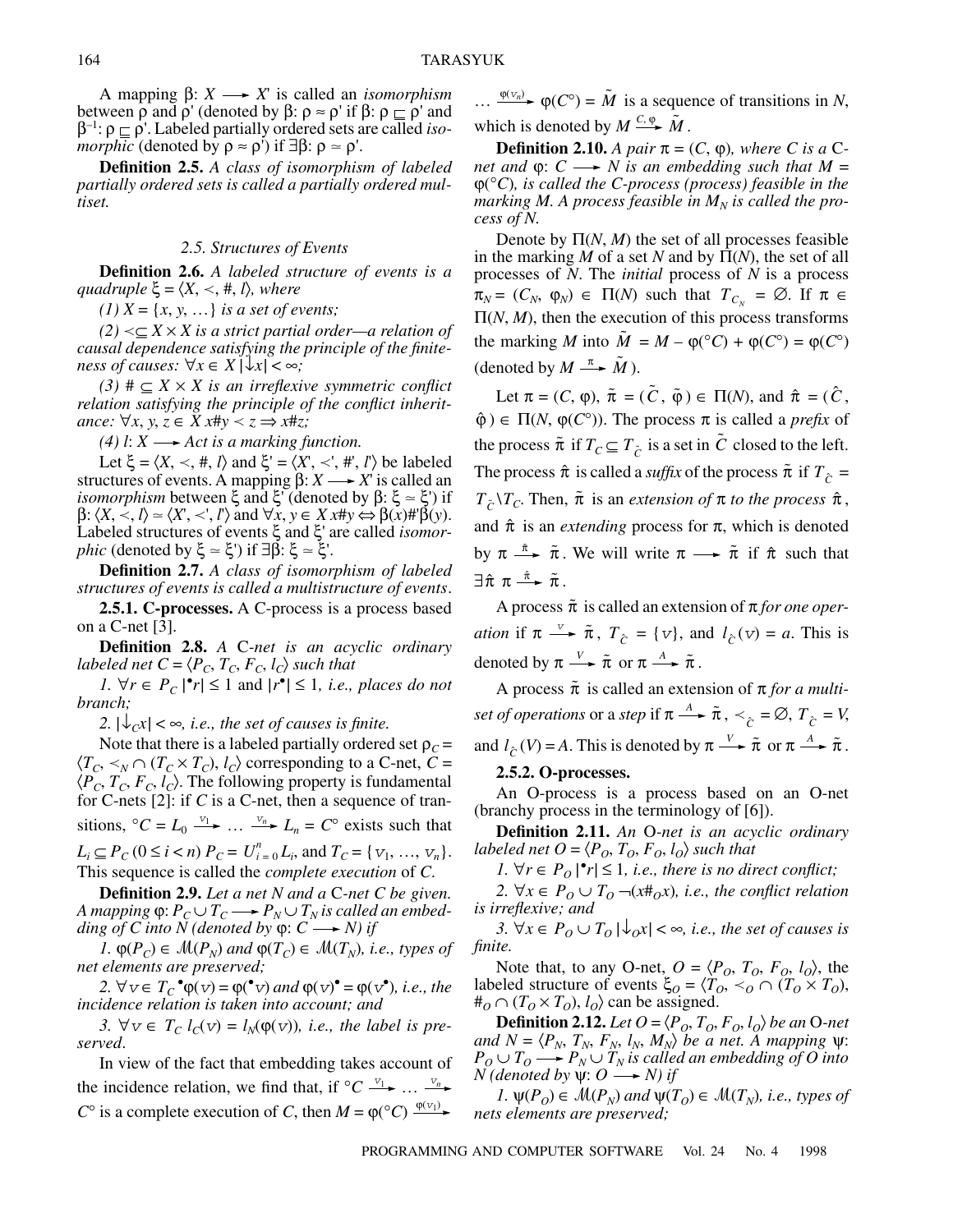2.  $\forall v \in T_0$   $l_0(v) = l_N(\psi(v))$ , *i.e., the label is preserved;*

*3.*  $∀v ∈ T<sub>O</sub> °ψ(v) = ψ(°v) and ψ(v)° = ψ(v°), i.e.,$ *the incidence relation is taken into account; and* 

*4.*  $\forall v, w \in T_0$  (\* $v = \text{``}w$ )  $\land$  ( $\psi(v) = \psi(w)$ )  $\Rightarrow v = w$ , *i.e., there are no "extra" conflicts*.

**Definition 2.13.** *A pair*  $\mathbf{\overline{o}} = (O, \psi)$ *, where O is an* O*net and*  $\psi$ :  $O \rightarrow N$  *is an embedding such that*  $M_N =$ ψ(°*O*)*, is called an* O*-process of the net N*.

Denote the set of all O-*processes* of *N* by  $\mathcal{P}(N)$ . The initial O-process of *N* is identical to the C-initial process; i.e.,  $\overline{\omega}_N = \pi_N$ .

Let  $\overline{\omega} = (O, \psi), \tilde{\omega} = (\tilde{O}, \tilde{\psi}) \in \wp(N)$ . The O-process  $\bar{\omega}$  is called the *prefix* of the O-process  $\tilde{\omega}$  if  $T_0 \subseteq$  $T_{\tilde{o}}$  is a set closed to the left in  $\tilde{o}$  . Then,  $\tilde{\varpi}$  is called an *extension* of the O-process  $\overline{\omega}$ , which is denoted by  $\overline{\omega} \longrightarrow \tilde{\overline{\omega}}$ . Let  $\pi = (C, \varphi) \in \Pi(N)$  and  $\overline{\omega} = (O, \psi) \in$  $\mathcal{P}(N)$ . A C-process  $\overline{\omega}$  is called an *evaluation* of the Oprocess  $\tilde{\sigma}$  if  $T_C \subseteq T_O$  is a configuration in *O*.

An O-process ϖ of a net *N* is called *maximal* if  $\forall \tilde{\omega} = (\tilde{O}, \tilde{\psi}) \in \mathcal{O}(N)$  such that  $\omega \longrightarrow \tilde{\omega}, T_{\tilde{O}} \setminus T_{O} =$  $\emptyset$ . Denote by  $\wp_{\text{max}}(N)$  the set of all *maximal* O-pro*cesses* of *N*. Note that  $\wp_{\text{max}}(N)$  consists of the single Oprocess of the form  $\overline{\omega}_{\text{max}} = (O_{\text{max}}, \psi_{\text{max}})$ . In this case, the class of isomorphism of the O-net,  $O_{\text{max}}$ , is called a *development* of the net *N*, which is denoted by  $\mathfrak{A}(N)$ . A multistructure of events,  $\mathscr{E}(N) = \xi_{\mathscr{U}(N)}$ , which is the class of isomorphism of the labeled structure of events  $\xi_o$  for  $O \in \mathcal{U}(N)$ , can be assigned to the development -(*N*).

#### 3. EQUIVALENCE NOTIONS

In this section, we consider both equivalence notions for Petri nets that are known from the literature and new equivalence notions.

#### *3.1. Trace Equivalences*

Trace equivalences take into account only the protocols of the net operation and do not take into account the nondeterministic choice between several extensions of the process. For this reason, they are called equivalences of *linear time*.

**Definition 3.1.** *An interleaving trace of a net N is a sequence*  $a_1...a_n \in Act^*$  *such that*  $\pi_N \xrightarrow{a_1} \pi_1 \xrightarrow{a_2} ...$  $\pi_n$  *π<sub>n</sub>* where  $\pi_i \in \Pi(N)$  ( $1 \le i \le n$ )*. IntTraces(N) denotes the set of all interleaving traces of N. Nets N and N' are interleaving–trace equivalent (denoted by*  $N \equiv_i N$ ) *if IntTraces(N)* = *IntTraces(N')*.

**Definition 3.2.** *A step trace of a net N is a sequence*  $A_1...A_n \in (\mathcal{M}(Act))^*$  such that  $\pi_N \stackrel{A_1}{\longrightarrow} \pi_1 \stackrel{A_2}{\longrightarrow} \dots \stackrel{A_n}{\longrightarrow}$ 

 $\pi_m$ , where  $\pi_i \in \Pi(N)$  ( $0 \le i \le n$ ). StepTraces(N) denotes *the set of all step traces of N. Nets N and N' are step– trace equivalent (denoted by*  $N \equiv_s N$ *) if StepTraces(N) = StepTraces(N').*

**Definition 3.3.** *A partially ordered multiset trace of a net N is the partially ordered multiset* ρ *that is the class of isomorphism of the partially ordered multiset*  $\rho_C$  *for*  $\pi = (C, \varphi) \in \Pi(N)$ *. We write*  $\rho \sqsubseteq \rho'$  *if*  $\rho_C \sqsubseteq \rho_C$ *, where*  $\rho_C \in \rho$  *and*  $\rho_C \in \rho'$ *. In this case, the partially ordered multiset* ρ *is more parallel than* ρ'*. Pomsets(N) denotes the set of all partially ordered multiset traces of the net N. Nets N and N' are called trace equivalent on partial words (denoted by N*  $\equiv_{pw}$  *N if Pomsets*(*N*)  $\sqsubseteq$ *Pomsets*(*N*<sup>'</sup>) and *Pomsets*(*N*<sup>'</sup>)  $\subseteq$  *Pomsets*(*N*)*; i.e., for each* ρ' ∈ *Pomsets*(*N*')*, a* ρ∈ *Pomsets*(*N*) *exists such that*  $\rho \sqsubseteq \rho'$ *, and vice versa.* 

**Definition 3.4.** *Nets N and N' are called partially ordered multiset trace equivalent if Pomsets(N) = Pomsets(N'); this is denoted by N*  $\equiv_{\text{nom}} N$ .

**Definition 3.5.** *The class of isomorphism of a* C*-net C* for  $\pi = (C, \varphi) \in \Pi(N)$  *is called the process trace of N. ProcessNets(N) denotes the set of all process traces of N. Nets N and N' are called process–trace equivalent if ProcessNets(N) = ProcessNets(N'); this is denoted by*  $N \equiv_{pr} N$ .

#### *3.2. Ordinary Bisimulation Equivalences*

Bisimulation equivalences take into account the moment of nondeterministic choice between several extensions of a process (branching). For this reason, they are called *branchy time* equivalences.

**Definition 3.6.** *A relation*  $\mathcal{R} \subseteq \Pi(N) \times \Pi(N)$  *is called*  $\star$ *-bisimulation between N and N'*,  $\star \in$  *{interleaving, step, on partial words, on partially ordered multisets, process)* (this fact is denoted by  $\Re: N \longrightarrow$  $N'$ ,  $\star \in \{i, s, pw, pom, pr\}$  *if* 

*1.*  $((\pi_N, \pi_N) \in \mathcal{R};$ 2.  $(\pi, \pi) \in \mathcal{R}, \pi \stackrel{\hat{\pi}}{\longrightarrow} \tilde{\pi},$  $(a)$   $|T_{\hat{C}}| = 1$ , *if*  $\star = i$ ; (b)  $\lt_{\hat{C}} = \emptyset$ , if  $\star = s$ ;  $\Rightarrow \exists \tilde{\pi}' : \pi' \stackrel{\hat{\pi}}{\longrightarrow} \tilde{\pi}', (\tilde{\pi}, \tilde{\pi}') \in \mathcal{R}$  and (a)  $\rho_{\hat{C}} \sqsubseteq \rho_{\hat{C}}$ , if  $\star = pw$ ; (b)  $\rho_{\hat{C}} \simeq \rho_{\hat{C}}$ , *if*  $\star = \{i, s, pom\};$ 

(c) 
$$
\hat{C} \approx \hat{C}'
$$
, if = pr;

*3. The same as item 2, but the roles of N and N*' *are interchanged.*

*Nets N and N'* are  $\star$ -bisimulation equivalent,  $\star \in$ *{interleaving, step, on partial words, on partially ordered multisets, process} if*  $\exists \Re: N \longrightarrow N$ ,  $\star \in \{i, j\}$ *s*, *pw*, *pom*, *pr}; this fact is denoted by N*  $\longrightarrow$  *N*.

PROGRAMMING AND COMPUTER SOFTWARE Vol. 24 No. 4 1998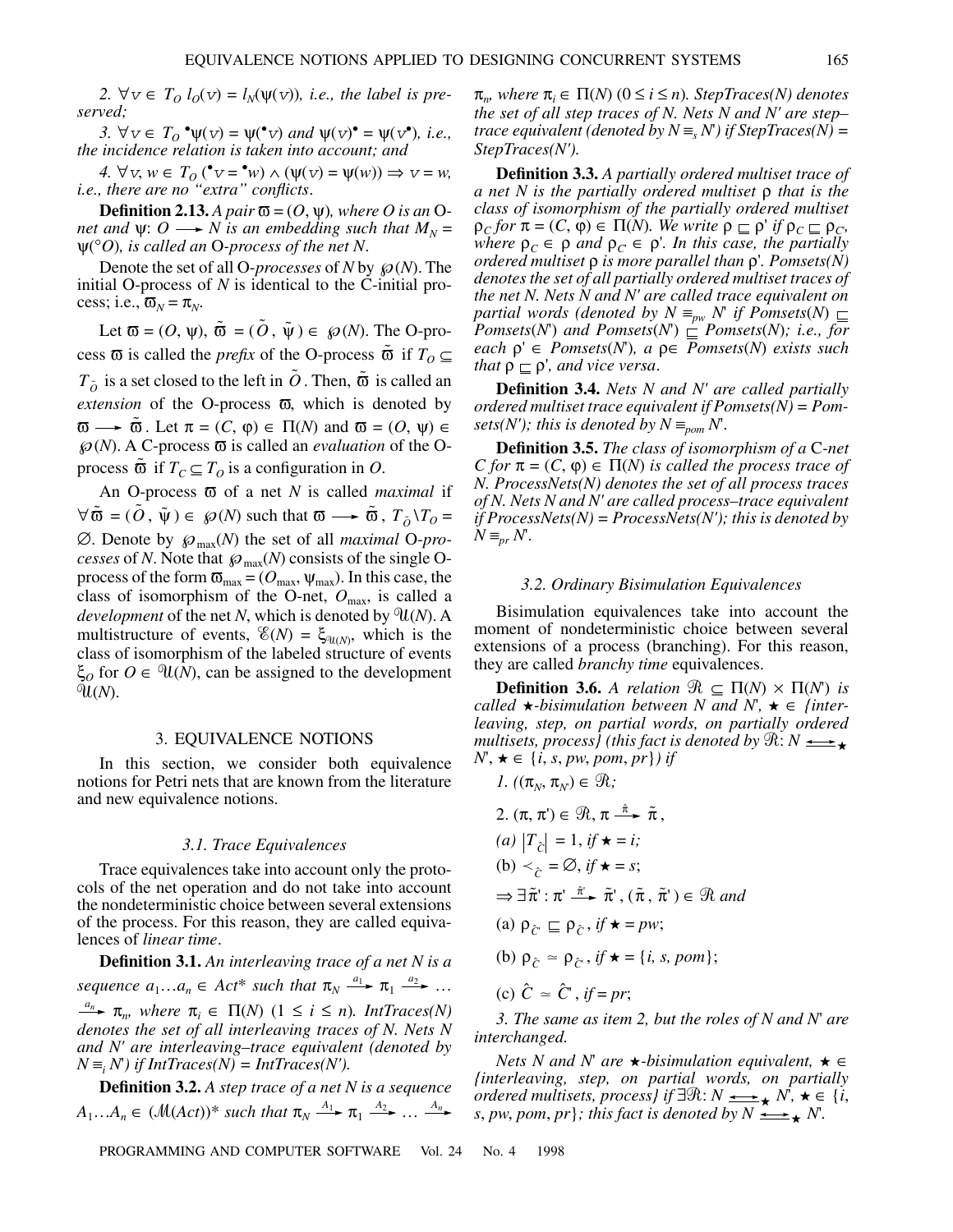## *3.3. ST-bisimulation Equivalences*

To define ST-bisimulation equivalences, we introduce the notion of an ST-process that represents states of the net with nonzero time of transition actions.

**Definition 3.7.** *An ST-process of a net N is a pair*  $(\pi_E, \pi_P)$  such that  $\pi_E, \pi_P \in \Pi(N)$ ,  $\pi_P \xrightarrow{\pi_W} \pi_E$ , and  $\forall v$ ,  $w \in T_{C_E}$   $v \prec_{C_E} w \Rightarrow v \in T_{C_P}.$ 

In this case,  $\pi_E$  is the process that has started executing, i.e., all actions of  $\pi_E$  started executing. The process  $\pi_P$  corresponds to the part of  $\pi_E$  that has finished executing, and  $\pi_W$  corresponds to the part being executed. ST – Π(*N*) denotes the set of all *ST-processes* of *N,* and  $(\pi_N, \pi_N)$  denotes the *initial ST-process* of *N*. Let  $(\pi_E,$  $(\pi_{P})$ ,  $(\tilde{\pi}_{E}, \tilde{\pi}_{P}) \in ST - \Pi(N)$ . Then, we will write  $(\pi_{E}, \tilde{\pi}_{P})$  $(\pi_P) \longrightarrow (\tilde{\pi}_E, \tilde{\pi}_P) \text{ if } \pi_E \longrightarrow \tilde{\pi}_E \text{ and } \pi_P \longrightarrow \tilde{\pi}_P.$ 

ST-bisimulation equivalences take into account the duration of transition actions assuming that transitions that are executing at the moment take dibs from the input places but do not yet put them into the output places [7].

**Definition 3.8.** *A relation*  $\Re \subseteq ST - \Pi(N) \times ST \Pi(N') \times \mathcal{B}$ , where  $\mathcal{B} = {\beta | \beta : T_C \longrightarrow T_C, \pi = (C, \phi) \in \mathcal{B}}$  $\Pi(N), \pi' = (C, \varphi') \in \Pi(N')$ , is called an  $\star$ -ST-bisimu*lation between N and N'* ( $\star \in$  *{interleaving, on partial words, on partially ordered multisets, process}) (this is denoted by*  $\mathcal{R}: N \longrightarrow$   $\underset{\star}{\longrightarrow}$   $s_T N, \star \in \{i, pw, pom, pr\}$  *if* 

*1*.  $((\pi_N, \pi_N), (\pi_N, \pi_N), \emptyset) \in \mathcal{R}$ ;

2. 
$$
((\pi_E, \pi_P), (\pi_E^+, \pi_P^+), \beta) \in \mathcal{R} \Rightarrow \beta: \rho_{C_E} \approx \rho_{C_E}^+ \text{ and }
$$

$$
\beta(T_{C_P})=T_{C_P};
$$

3.  $(\pi_E, \pi_P), (\pi_E', \pi_P'), \beta) \in \mathcal{R}, (\pi_E, \pi_P) \longrightarrow (\tilde{\pi}_E,$  $(\tilde{\pi}_P) \Rightarrow \exists \tilde{\beta}, (\tilde{\pi}_E^{\prime}, \tilde{\pi}_P^{\prime}) : (\pi_E^{\prime}, \pi_P^{\prime}) \longrightarrow (\tilde{\pi}_E^{\prime}, \tilde{\pi}_P^{\prime}), \tilde{\beta}\big|_{T_c} =$  $\beta$ ,  $((\tilde{\pi}_E, \tilde{\pi}_P), (\tilde{\pi}'_E, \tilde{\pi}'_P), \tilde{\beta}) \in \mathcal{R}$ , and if  $\pi_P \stackrel{\pi}{\longrightarrow} \tilde{\pi}_E$ ,  $\pi_P \stackrel{\pi}{\longrightarrow} \tilde{\pi}_E^{\dagger}$ ,  $\gamma = \tilde{\beta}\Big|_{T_c}$ , then (a)  $\gamma^{-1}$ :  $\rho_C \sqsubseteq \rho_C$ , *if*  $\star = pw$ ;  $T_{C_E}$  $T_C$ 

 $(b)$   $\gamma: \rho_C \simeq \rho_C$ , *if*  $\star \in \{pom, pr\};$ 

(c) 
$$
C \approx C
$$
, if  $\star = pr$ ;

*4. The same as item 3, but with the roles of N and N*' *being interchanged.*

*Nets N and N*' *are called -ST-bisimulation equivalent,*  $\star \in$  *{interleaving, on partial words, on partially ordered multisets, process}, if*  $\exists \Re: N \longrightarrow \kappa_{ST} N$ ,  $\star \in$  $\{i, pw, pom, pr\}$ ; this is denoted by  $N \longrightarrow \overline{\star}_{ST} N$ .

## *3.4. History-Preserving Bisimulation Equivalences*

History-preserving bisimulation equivalences take into account the past (history) of the net operation; i.e., modeling takes account of the part of the process whose execution results in the current state.

**Definition 3.9.** *A relation*  $\Re \subseteq \Pi(N) \times \Pi(N) \times \Re$ ,  $where \mathcal{B} = {\beta | \beta: T_C \longrightarrow T_C, \pi = (C, \phi) \in \Pi(N), \pi' = \emptyset}$  $(C, \varphi) \in \Pi(\dot{N})$ , is called a *+*-history preserving *bisimulation between N and N'* ( $\star \in$  *{on partially ordered multisets, process}) (this is denoted by*  $\mathcal{R}$ *:*  $N \longrightarrow$   $\star$ <sub>h</sub>  $N'$ ,  $\star \in \{pom, pr\}$ ) if

*1.*  $(\pi_N, \pi_N, \emptyset) \in \mathcal{R}$ ; *2.* (π, π', β)  $\in$   $\mathcal{R}$   $\Rightarrow$  $(a) \beta$ :  $\rho_C \simeq \rho_C$  *if*  $\star \in \{pom, pr\}$ ; *(b)*  $C \approx C$ , *if*  $\star = pr$ ; 3.  $(\pi, \pi', \beta) \in \mathcal{R}, \pi \longrightarrow \tilde{\pi} \Rightarrow \exists \tilde{\beta}, \hat{\pi}' : \pi' \longrightarrow \tilde{\pi}',$  $\tilde{\beta}\big|_{T_{-}} = \beta, (\tilde{\pi}, \tilde{\pi}^{\prime}, \tilde{\beta}) \in \mathcal{R};$  $T_c = \beta$ ,  $(\tilde{\pi}, \tilde{\pi}', \tilde{\beta})$ 

*4. The same as item 3, but with the roles of N and N*' *being interchanged.*

*Nets N and N' are called* ★-history preserving equiv*alent,*  $\star \in$  *{on partially ordered multisets, process}, if*  $\exists \Re: N \longrightarrow_{h} N, \star \in \{pom, pr\}$ ; this is denoted by  $N \longrightarrow \star h N$ .

**3.4.1. Conflict preserving equivalences.** Conflict preserving equivalences take full account of conflicts in nets.

**Definition 3.10.** *Nets N and N*' *are called multistructure of events equivalent if*  $\mathcal{E}(N) = \mathcal{E}(N)$ *. This is denoted by*  $N \equiv_{mes} N'$ .

**Definition 3.11.** *Nets N and N*' *are called* O*-process equivalent if*  $\mathfrak{N}(N) = \mathfrak{N}(N)$ *. This is denoted by*  $N \equiv_{occ} N$ .

## 4. COMPARING EQUIVALENCES

In this section, we analyze relationships between equivalence notions on the whole class of Petri nets.

**Theorem 4.1.** *Let*  $\longleftrightarrow$ ,  $\longleftrightarrow$   $\in$   $\{\equiv, \implies, \ \simeq\}$  *and*  $\star$ ,  $\star \star \in \{i, s, pw, pom, pr, iST, pwST, pomST, prST,$  $pomh, prh, mes, occ$ }. For nets N and N',  $N \longrightarrow_{\bigstar} N' \Rightarrow$  $N \longrightarrow_{\star \star} N$  if and only if a directed route from  $N \leftrightarrow \star N$  *if and only if a directed route from*  $\leftrightarrow \star$  *to*  $\leftrightarrow \star$  *in the graph depicted in Fig. 1 exists.*  $\overrightarrow{ }$ 

**Proof.**  $\Leftarrow$  Let us verify that all implications in Fig. 1 are valid.

(1) Relationships between trace and interleaving equivalences are consequences of the fact that isomorphism of labeled partially ordered sets with the empty precedence relation is isomorphism of one-element labeled partially ordered sets.

(2) Relationships between partial words and step equivalences are consequences of the fact that homomorphism of labeled partially ordered sets is isomorphism of labeled partially ordered sets with the empty precedence relation.

(3) The relationship  $\longrightarrow_{\text{pwST}}$   $\longrightarrow$   $\longrightarrow_{\text{isr}}$  is the consequence of the fact that homomorphism of labeled partially ordered sets is a label-preserving bijection.

(4) Relationships between equivalences on partially ordered multisets and on partial words are conse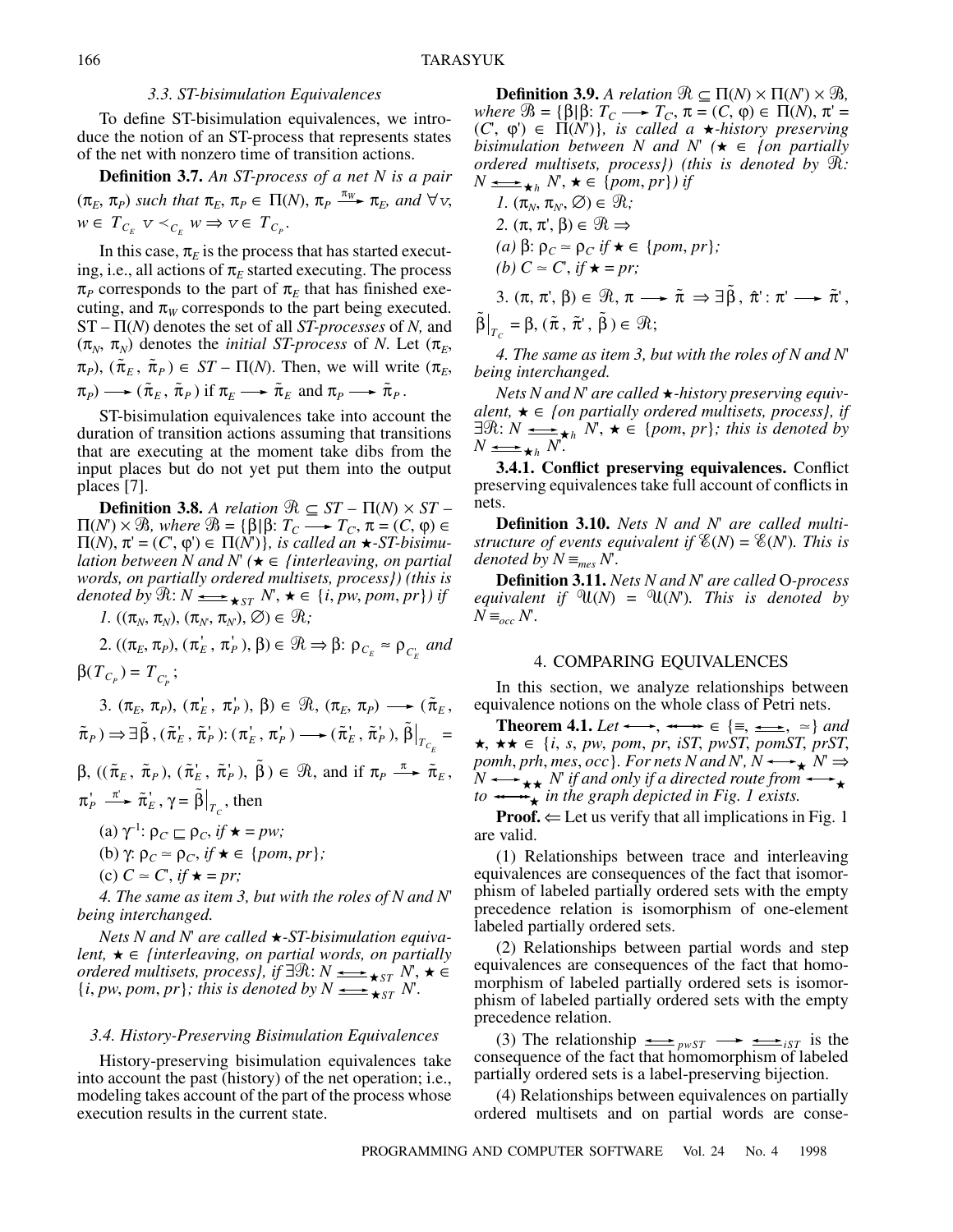quences of the fact that isomorphism of labeled partially ordered sets is a homomorphism.

(5) Relationships between process equivalences and equivalences on partial words are consequences of the fact that labeled partially ordered sets based on C-isomorphic nets are also isomorphic.

(6) The relationship  $\equiv_{occ} \longrightarrow \equiv_{mes}$  is valid because multistructures of events of isomorphic O-nets are identical.

(7) The relationship  $\longrightarrow$   $\equiv$ <sub>*i*</sub>  $\longrightarrow$   $\equiv$ <sub>*i*</sub> can be verified as follows. Let  $\Re: N \longrightarrow_{i} N$ . If  $\pi_N \xrightarrow{a_1} \pi_1 \xrightarrow{a_2} \dots \xrightarrow{a_n}$  $\pi_n$ , then a sequence  $(\pi_N, \pi_N)$ ,  $(\pi_1, \pi_1)$ , ...,  $(\pi_n, \pi_n') \in \mathcal{R}$ exists such that  $\pi_N \xrightarrow{a_1} \pi_1' \xrightarrow{a_2} \dots \xrightarrow{a_n} \pi_n'$ , and vice versa, by virtue of the symmetry of bisimulation.

(8) The relationship  $\longrightarrow$   $\equiv$ <sub>s</sub> can be validated similarly to the previous item by using  $A_1$ , …,  $A_n \in$  $M(Act)$  instead of  $a_1, \ldots, a_n \in Act$ .

(9) The relationship  $\longrightarrow \equiv_{pw}$ can be proved as follows. Let  $\Re: N \longrightarrow_{p^w} N'$  and  $\rho$  be the class of isomorphism  $\rho_C$  for  $\pi = (C, \varphi) \in \Pi(N)$ . Since  $\pi_N \xrightarrow{\pi} \pi$ , a pair  $(\pi, \pi) \in \mathcal{R}$  exists such that  $\pi' = (C', \varphi')$  and  $\rho_C \sqsubseteq$  $\rho_c$ . If  $\rho'$  is the class of isomorphism  $\rho_c$ , then  $\rho' \sqsubseteq \rho$ . Hence,  $Pomsets(N) \sqsubseteq Pomsets(N)$ . The inclusion  $Pom$  $sets(N) \sqsubset Pomsets(N)$  can be proved similarly by using the symmetry of bisimulation.

(10) The relationship  $\longrightarrow$   $\equiv_{\text{pom}}$  can be proved as in the previous item by using isomorphism of labeled partially ordered sets instead of homomorphism.

(11) The relationship  $\longrightarrow$   $\Rightarrow$   $\mathbb{F}_{pr}$  can be proved as in the previous item by using process traces instead of partially ordered multiset traces and isomorphism of C-nets instead of the isomomorphism of their labeled partially ordered sets.

(12) The relationship  $\xrightarrow{\bullet}$   $\xrightarrow{\bullet}$   $\xrightarrow{\bullet}$   $\xrightarrow{\bullet}$   $\xrightarrow{\bullet}$ {*pw*, *pom*, *pr*} can be proved by constructing on the basis of the relation  $\Re: N \longrightarrow$   $\star$  *s N*<sup>'</sup> a relation *S*:  $N \leq N$  defined as  $S = \{(\pi, \pi') | \exists \beta ((\pi, \pi), (\pi', \pi'),$  $\beta$ )  $\in \mathcal{R}$ .

(13) The relationship  $\underset{\longrightarrow}{\longrightarrow}$   $\underset{\text{isT}}{\longrightarrow}$   $\underset{\longrightarrow}{\longrightarrow}$  can be validated in the same way as in the previous item taking into account the fact that the sequence of ST-processes  $(\pi_0, \pi_0), \ldots, (\pi_n, \pi_0), \ldots, (\pi_n, \pi_n)$  such that  $\pi = \pi_0 \xrightarrow{a_1} \ldots$  $\pi_n = \tilde{\pi}$  corresponds to the step  $\pi \stackrel{A}{\longrightarrow} \tilde{\pi}$ , where  $A = \{a_1, ..., a_n\} \in \mathcal{M}(Act).$ 

(14) The relationships  $\longrightarrow^{\bullet}$   $\longrightarrow^{\bullet}$   $\longrightarrow^{\bullet}$   $\longrightarrow^{\bullet}$   $\longrightarrow^{\bullet}$   $\in$ {*pom*, *pr*} can be proved by constructing, on the basis of the relation  $\Re: \hat{N} \longrightarrow_{h} \hat{N}$ , a relation  $S: N \longrightarrow_{\star} S T$ *N*' defined as *S* = {((π<sub>*E*</sub>, π<sub>*P*</sub>), (π<sup>*'<sub>E</sub>*</sup>, π<sup>'</sup><sub>*P*</sub>), β)|(π<sub>*E*</sub>, π<sup>'</sup><sub>*E*</sub>, β) ∈  $\mathfrak{R}, \; (\pi_E, \; \pi_P) \; \in \; ST - \; \Pi(N), \; (\pi_E^{\dagger}, \; \pi_P^{\dagger}) \; \in \; ST - \; \Pi(N),$  $\beta(T_{C_P}) = T_{C_P}$  }.



**Fig. 1.** Relationships between equivalences.

(15) The relationship  $\equiv_{mes} \longrightarrow \Longrightarrow_{pomh}$  is proved as follows. Let  $\overline{\omega} = (O, \psi) \in \mathcal{D}_{\max}(N)$ ,  $\overline{\omega} = (O', \psi') \in$  $\mathcal{P}_{\text{max}}(N)$ ,  $\gamma: \xi_O \simeq \xi_O$ . Then,  $\Re: N \longrightarrow_{\text{p}} N$ , where the relation  $\Re$  is defined as follows:  $\Re = \{(\pi, \pi', \beta) | \pi$ is a calculation of  $\overline{\omega}$  and  $\pi'$  is a calculation of  $\overline{\omega}'$  such that  $\gamma|_{T_c} : \rho_C \simeq \rho_C, \beta = \gamma|_{T_c}$  }.

(16) The relationship  $\equiv_{occ}$  →  $\Longrightarrow$  *prh* is proved as follows. Let  $\overline{\omega} = (O, \psi) \in \mathcal{P}_{max}(N), \overline{\omega} = (O', \psi') \in$  $\mathcal{P}_{\text{max}}(N)$ ,  $\gamma: O \simeq O'$ . Then,  $\mathcal{R}: N \longrightarrow_{prh} N'$ , where the relation  $\Re$  is defined as follows:  $\Re = \{(\pi, \pi, \beta) | \pi \text{ is a} \}$ calculation of  $\overline{\omega}$  and  $\pi'$  is a calculation of  $\overline{\omega}'$  such that  $\gamma|_{(P_c \cup T_c)}$ :  $C \simeq C$ ,  $\beta = \gamma|_{T_c}$ .

(17) The relationship  $\approx \rightarrow \equiv_{occ}$  is a consequence of the fact that isomorphic nets have identical developments.

 $\Rightarrow$  The absence of additional nontrivial relationships in Fig. 1 can be proved by the following examples.

(1) In Fig. 2a,  $N \longrightarrow_i N$ , because only in  $N \neq_s N'$ actions *a* and *b* cannot execute concurrently.

(2) In Fig. 2c,  $N \leq i_{S} \leq N$ , but  $N \neq_{pw} N'$ , because a partially ordered multiset corresponds to *N* such that even the more parallel partially ordered multiset cannot execute in *N*'.

(3) In Fig. 2b,  $N \longrightarrow_{p \le T} N'$ , but  $N \ne_{p \le N} N'$ , because *b* can depend on *a* in *N*'.

(4) In Fig. 2d,  $N \equiv_{mes} N'$ , but  $N \neq_{pr} N'$ , because the Cnet *N*' is not isomorphic to the C-net *N* (due to the additional output place).

(5) In Fig. 2e,  $N \equiv_{pr} N'$ , but  $N \neq i$ , because, only in *N*', can the action *a* be executed in such a way that prevents the action *b* from executing.

(6) In Fig. 3a,  $N \underset{pr}{\longrightarrow} N'$ , but  $N \underset{r}{\longrightarrow} N''$ , because, in *N*', the action *a* can start executing in such a way that no action *b* can start until *a* terminates.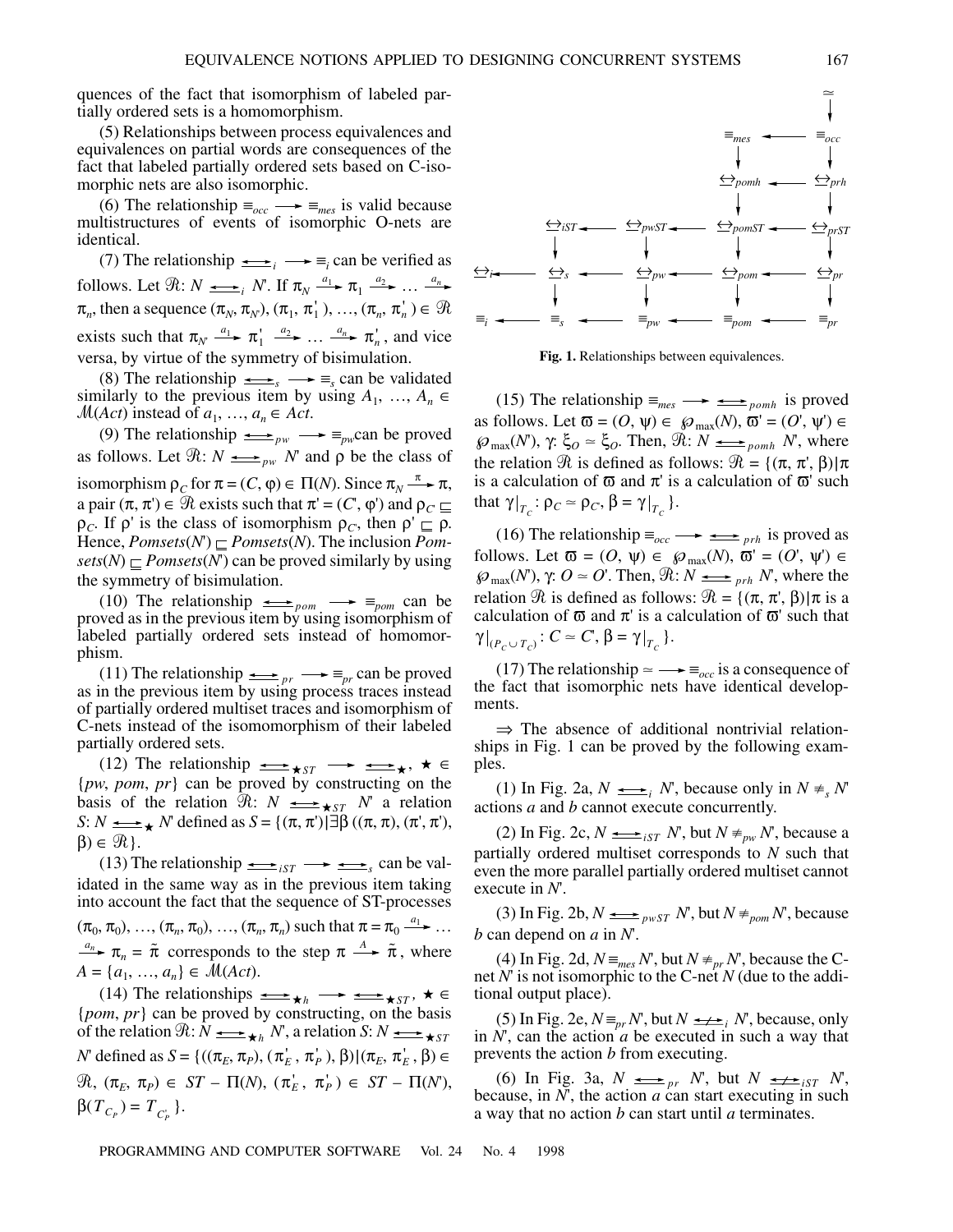$\Box$ 





**Fig. 3.** Examples of equivalences (continuation).

(7) In Fig. 3b,  $N \Leftrightarrow_{prST} N$ , but  $N \Leftrightarrow_{p \text{}} N$ , because only in *N*', *a* and *b* can be executed in such a way that the next action *c* necessarily depends on *a*.

(8) In Fig. 3c,  $N \longrightarrow_{prh} N'$ , but  $N \neq_{mes} N'$ , because a labeled structure of events with two conflicting actions *a* corresponds to *N*'.

(9) In Fig. 3d,  $N \equiv_{occ} N'$ , but  $N \neq N'$ , because never acting transitions of the nets *N* and *N*' are labeled by different actions (*a* and *b*).

# 5. COMPARING EQUIVALENCES ON SEQUENTIAL NETS

In this section, relationships between the equivalences introduced are analyzed on sequential nets, where concurrent transitions cannot act concurrently.

**Definition 5.1.** *A net*  $N = \langle P_N, T_N, F_N, l_N, M_N \rangle$  *is called sequential if*  $\forall M \in \text{Mark}(N) \rightarrow \exists t, u \in T_N$ .  $^*t +$ <br>• $u \subset M$ : *i.e., no two transitions can be feasible together u* ⊆ *M; i.e., no two transitions can be feasible together in any attainable marking*.

**Proposition 5.1.** For sequential nets *N* and *N*', the following holds:

1.  $N \equiv_i N \Leftrightarrow N \equiv_{\text{pom}} N$ "; and

$$
2. N \longrightarrow_{i} N \Leftrightarrow N \longrightarrow_{pomh} N.
$$

**Proof.** 1.  $\Leftarrow$  By Theorem 4.1.

 $\Rightarrow$  Let  $N \equiv_i N'$ ; then, *IntTraces(N)* = *IntTraces(N)*. To prove that  $N \equiv_{\text{pom}} N$ , it suffices to prove the equality *Pomsets*( $N$ ) = *Pomsets*( $N$ ). It is obvious, since *Pomsets*(*N*) and *Pomsets*(*N*') are linearly ordered multisets (chains) and a one-to-one correspondence between *IntTraces*(*N*) and *Pomsets*(*N*) (*IntTraces*(*N*') and *Pomsets*(*N*'), respectively, exists.

2. Can be proved by using Proposition 5.4 from [4].

**Theorem 5.1.** *Let*  $\longleftrightarrow$ ,  $\longleftrightarrow$   $\in$   $\{\equiv, \Longrightarrow, \simeq\}$  *and*  $\star$ ,  $\star \star \in \{i, pr, prST, prh, mes, occ\}$ *. For sequential nets N and N*  $\longleftrightarrow_{\star} N \Rightarrow N \longleftrightarrow_{\star \star} N'$  *if and only if a directed route from*  $\longleftrightarrow$  *to*  $\longleftrightarrow$  <sup>\*\*</sup> *in the graph depicted in Fig. 4 exists.*  $\star N \Rightarrow N \leftrightarrow \star \star$  $\star$   $^{10}$   $\rightarrow$   $\rightarrow$   $\star$ 

**Proof.**  $\Leftarrow$  By Theorem 4.1.

 $\Rightarrow$  The absence of nontrivial relationships in Fig. 4 can be proved by the following examples on sequential nets.

- (1) In Fig. 2d,  $N \equiv_{mes} N'$ , but  $N \neq_{pr} N'$ .
- (2) In Fig. 2e,  $N \equiv_{pr} N'$ , but  $N \longrightarrow_{i} N'$ .

(3) In Fig. 5a,  $N \Leftrightarrow_{pr} N'$ , but  $N \Leftrightarrow_{prST} N'$ , because in *N*', a process *c* with the action *a* can start executing in such a way that it can be extended to the process with action *b* in only one way (i.e., the extended process is unique).

(4) In Fig. 5b,  $N \longrightarrow_{prST} N$ , but  $N \longrightarrow_{prh} N$ , because only in *N*', a process with actions *a* and *b* exists such that it can be extended to a process with action *c* in only one way (i.e., in such a way that there is only one kind of link of the C-net containing the action *c* with the subnet of the C-net with actions *a* and *b* that contains action *a*).

(5) In Fig. 3c,  $N \longrightarrow_{prh} N'$ , but  $N \neq_{mes} N'$ .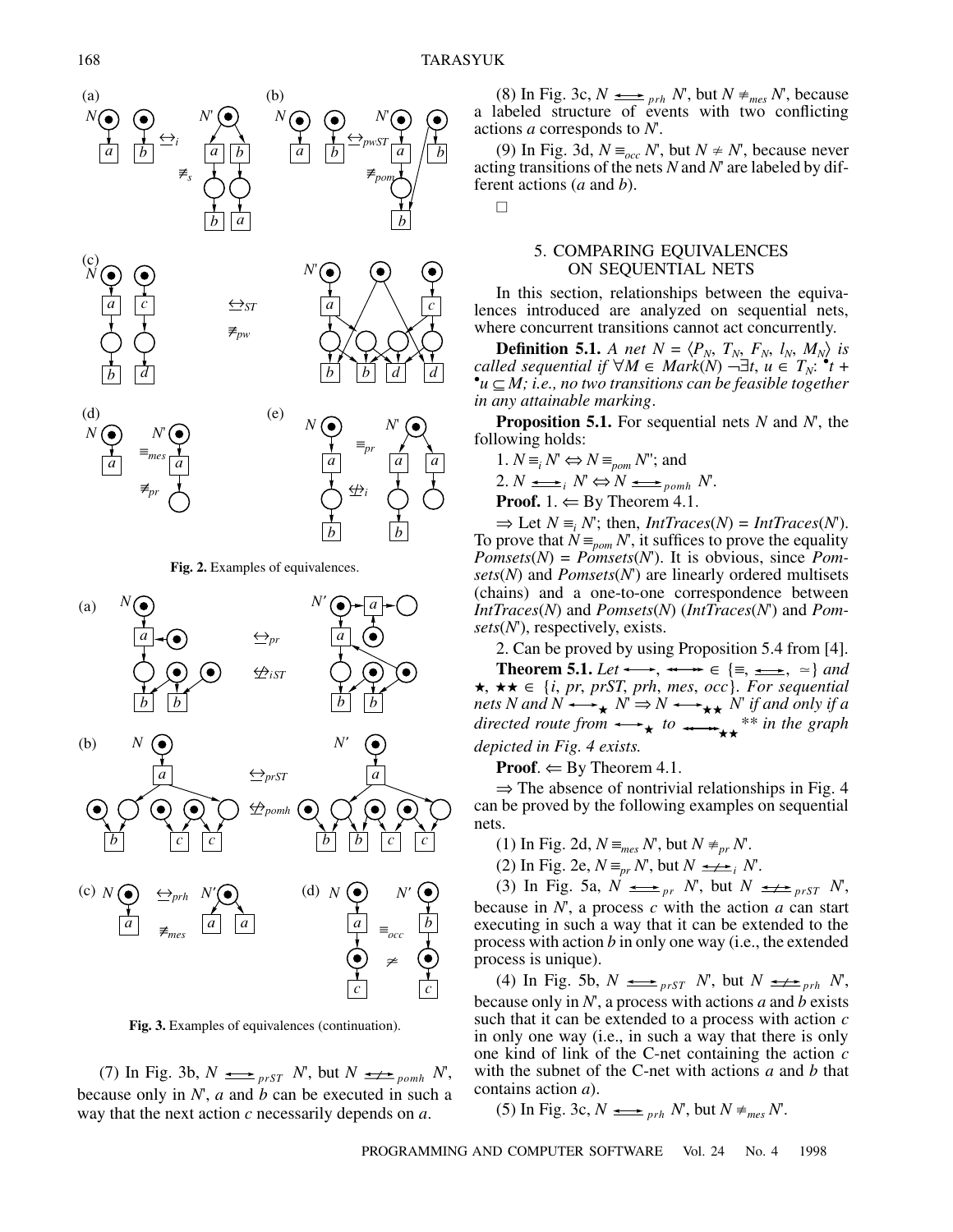(6) In Fig. 3d,  $N \equiv_{occ} N'$ , but  $N \neq N'$ . □

# 6. PRESERVING EQUIVALENCES UNDER REFINEMENT

In this section, we verify whether the equivalence notions are preserved under the refinement operation, i.e., when going to a lower level of abstraction.

**Definition 6.1.** *A net D* =  $\langle P_D, T_D, F_D, l_D, M_D \rangle$  *is called an SM-net if*

*1.*  $\exists p_{in}, p_{out} \in P_D$  such that  $p_{in} ≠ p_{out}$  and  $\degree D = \{p_{in}\},\$ *D*° = {*pout*}*; i.e., D has a single input place and a single output place;*

2.  $M_D = \{p_{in}\}\$ and  $\forall M \in \text{Mark}(D)$  ( $p_{out} \in M \Rightarrow M =$  ${p_{out}}$ )*; i.e., there is the single dib*  $p_{in}$  *at the beginning and the single dib*  $p_{out}$  *at the end;* 

3.  $p_{in}^{\bullet}$  and  ${}^{\bullet}p_{out}$  are ordinary sets (not multisets); *i.e., pin (respectively, pout) represents the set of all dibs consumed (respectively, created) for any refined transition;*

*4.*  $\forall t \in T_D \, |^{\bullet}t| = |t^{\bullet}| = 1$ , *i.e.; there is exactly one input and one output place*.

**Definition 6.2.** *Let*  $N = \langle P_N, T_N, F_N, l_N, M_N \rangle$  *be a net,*  $a \in l_N(T_N)$ , and  $D = \langle P_D, T_D, F_D, l_D, M_D \rangle$  be a SM-net. SM-refinement is (up to isomorphism) a net,  $N = \langle P_{\overline{N}}, \rangle$  $T_{\overline{N}}$ ,  $F_{\overline{N}}$ ,  $l_{\overline{N}}$ ,  $M_{\overline{N}}$ ), denoted by ref(N, a, D), such that

1. 
$$
P_{\overline{N}} = P_N \cup \{ \langle p, u \rangle | p \in P_D \setminus \{ p_{in}, p_{out} \}, u \in l_N^{-1}(a) \};
$$
  
\n2.  $T_{\overline{N}} = (T_N l_N^{-1}(a)) \cup \{ \langle t, u \rangle | t \in T_D, u \in l_N^{-1}(a) \};$   
\n3.  $F_{\overline{N}}(\overline{x}, \overline{y})$ 

$$
F_N(\bar{x}, \bar{y}), \ \bar{x}, \bar{y} \in P_N \cup (T_N V_N^{-1}(a))
$$
\n
$$
F_D(x, y), \ \bar{x} = \langle x, u \rangle, \ \bar{y} = \langle y, u \rangle, \ u \in I_N^{-1}(a)
$$
\n
$$
F_N(\bar{x}, u), \ \bar{y} = \langle y, u \rangle, \ \bar{x} \in \mathbf{u}, \ u \in I_N^{-1}(a), \ y \in p_m^{\bullet}
$$
\n
$$
F_N(u, \bar{y}), \ \bar{x} = \langle x, u \rangle, \ \bar{y} \in \mathbf{u}, \ u \in I_N^{-1}(a), \ x \in \mathbf{v}_{Dout}
$$
\n
$$
(0, \ otherwise;
$$

4. 
$$
l_{\overline{N}}(\overline{u}) = \begin{cases} l_N(\overline{u}), & \overline{u} \in T_N \backslash l_N^{-1}(a) \\ l_D(t), & \overline{u} = \langle t, u \rangle, t \in T_D, u \in l_N^{-1}(a); \end{cases}
$$
  
5. 
$$
M_{\overline{N}}(p) = \begin{cases} M_N(p), & p \in P_N \\ 0, & otherwise. \end{cases}
$$

A net equivalence is said to be *preserved under refinements* if equivalent nets remain equivalent after any refinement operator is simultaneously applied to them.

**Proposition 6.1.** *The equivalences*  $\equiv_{\star}$ ,  $\star \in \{i, s\}$ *and* , ∈ {*i*, *s*, *pw*, *pom*, *pr*} *are not pre served under* SM*-refinements*.



**Fig. 4.** Relationships between equivalences on sequential nets.



**Fig. 5.** Examples of equivalences on sequential nets.

#### **Proof**.

(1) In Fig. 6,  $N \leq r$  but  $ref(N, c, D) \neq_{i} ref(N, c, C)$ *D*), because the set of actions  $c_1abc_2$  can be executed only in *ref*(*N*', *c*, *D*). Hence, no equivalences between  $\equiv$ and  $\xrightarrow{\bullet}$  can be preserved under SM-refinements.

(2) In Fig. 7,  $N \longrightarrow_{pr} N'$  but *ref*(*N*, *a*, *D*)  $\longrightarrow_{i}$ *ref*( $N$ ,  $a$ ,  $D$ ), because only in *ref*( $N$ ,  $a$ ,  $D$ ), the action  $b$ cannot be executed after  $a_1$  has executed. Hence, no equivalences between  $\longrightarrow$ <sub>*i*</sub> and  $\longrightarrow$ <sub>*pr*</sub> can be preserved under SM-refinements.

Let us find which net equivalences are preserved under SM-refinements.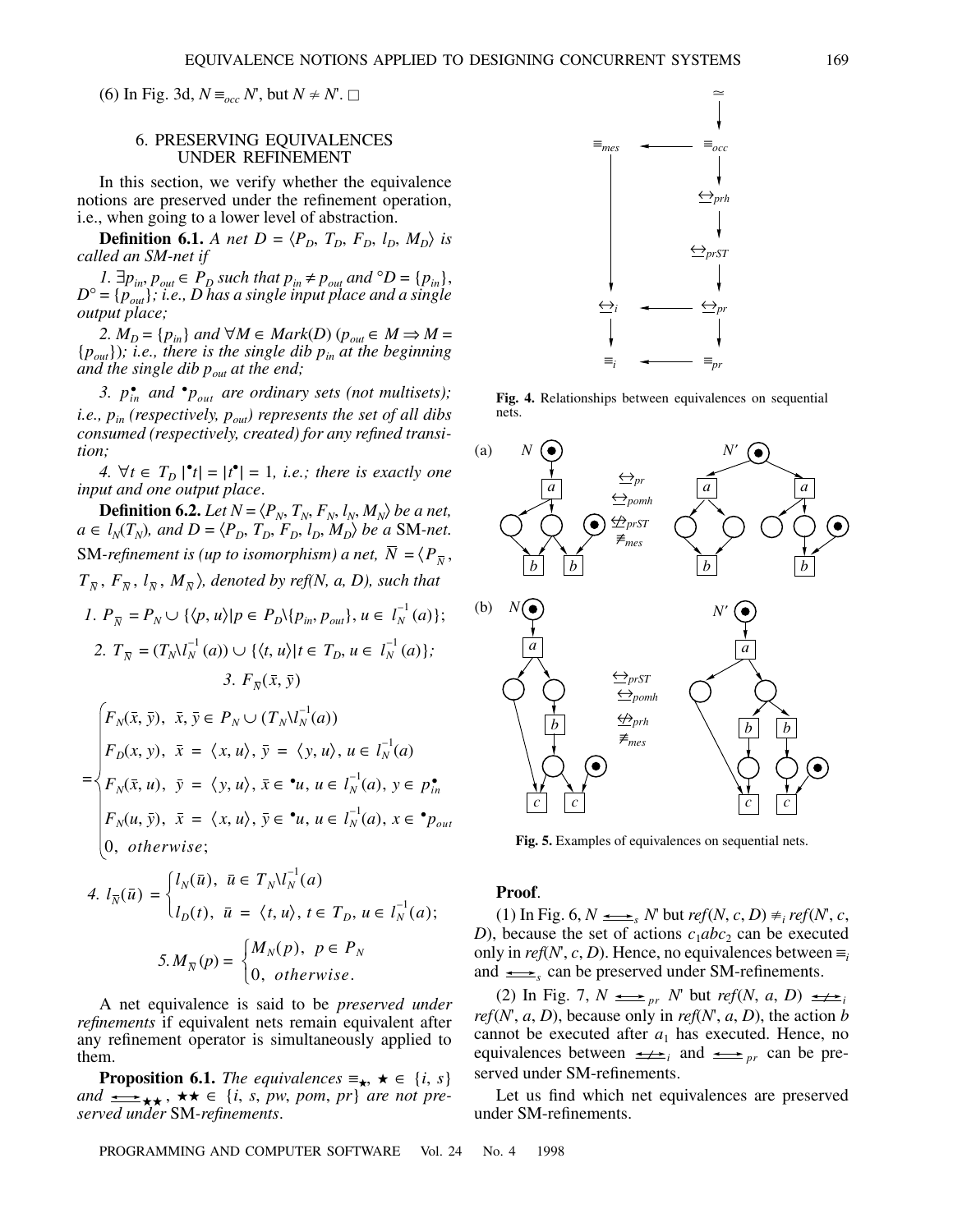

**Fig. 6.** Equivalences between  $\equiv_i$  and  $\longrightarrow$ <sub>s</sub> are not preserved under SM-refinements.



**Fig. 7.** Equivalences between  $\underset{\longrightarrow}{\longrightarrow}$  and  $\underset{p}{\longrightarrow}$  are not preserved under SM-refinements.

**Proposition 6.2.** *Let*  $\star \in \{pw, pom, pr\}$ *. For the nets*  $N = \langle P_N, T_N, F_N, l_N, M_N \rangle$  and  $N = \langle P_N, T_N, F_N, l_N,$  $\langle M_N \rangle$  such that  $a \in l_N(T_N) \cap l_N(T_N)$  and for the SM-net  $D = \langle P_D, T_D, F_D, l_D, M_D \rangle$  the following holds:  $N \equiv \star N \Rightarrow$  $ref(N, a, D) \equiv_{\star} ref(N, a, D)$ .

**Proof.** Let  $\overline{N}$  = *ref*(*N*, *a*, *D*) and  $\overline{N}$ <sup>*r*</sup> = *ref*(*N*<sup>*r*</sup>, *a*, *D*). Note that C-nets of the processes of SM-nets are simple chains, i.e., nets where each node has exactly one predecessor (except for the unique input place) and exactly one successor (except for the unique output place).

Construction (\*)

1. Let  $\bar{\pi} = (C, \bar{\varphi}) \in \Pi(\bar{N})$ . Then, any node C that is not mapped into the set  $P_N \cup T_N$  by the embedding function possesses the following properties:

(1) it has the form  $\langle e, f \rangle$ ,  $(e \in P_{C_D} \cup T_{C_D}, \pi_D = (C_D,$  $\varphi_D$ )  $\in \Pi(D)$  and  $f \in T_C$ ,  $\pi = (C, \varphi) \in \Pi(N)$ , and is mapped by the embedding function to the element of the form  $\langle x, u \rangle, x \in T_D \cup (P_D \setminus \{p_{in}, p_{out}\}), u \in I_N^{-1}(a);$ 

(2) it has the single predecessor  $\langle e_{\min}, f \rangle$  mapped by

the embedding function to  $\langle t_{\min}, u \rangle$ ,  $t_{\min} \in p_{in}^{\bullet}$ ;

(3) it belongs to the single maximal chain  $\vartheta$  (which corresponds to the net  $C_D$ ) beginning at  $\langle e_{\min}, f \rangle$ , whose all nodes are mapped to elements of the form  $\langle y, u \rangle$ ,  $y \in$  $T_D \cup (P_D \setminus \{p_{in}, p_{out}\})$ , and whose only links with the process environment are as follows:

• through input places  $\langle e_{\min}, f \rangle$  (always);

• (a) through output places of the maximal node of the chain  $\langle e_{\text{max}}, f \rangle$ , which is the transition mapped to  $\langle t_{\text{max}}, u \rangle$  by the embedding function  $t_{\text{max}} \in \mathbf{P}_{out}$ ;

(b) or the chain terminates earlier at the maximal place.

Hence, any such chain  $\vartheta$  included into net C can be changed for:

(a) the transition *f* mapped to *u* by the embedding function, because they have identical inputs and outputs;

(b) the transition *f*, mapped to *u* by the embedding function, with new output places corresponding to *u*, because they have identical inputs and there is nothing after  $f$  (in this case,  $f$  is the maximal transition).

As a result, we obtain the process  $\pi = (C, \varphi) \in \Pi(N)$ .

2. Since  $N \equiv_{\star} N$ ,  $\star \in \{pw, pom, pr\}$ , we can choose  $\pi' = (C, \varphi') \in \Pi(N')$  and  $\beta$  such that

- (1) β<sup>-1</sup>:  $ρ<sub>C</sub>$   $\sqsubseteq$   $ρ<sub>C</sub>$ , if  $\star = pw$ ;
- (2) β:  $ρ<sub>C</sub> ≈ ρ<sub>C</sub>$ , if  $\star = pom$ ;
- (3)  $\beta$ :  $C \approx C'$ , if  $\star = pr$ .

3. For any chain  $\vartheta$  constructed in this way, change in *C*' the transition β(*f* ) embedded into *u*' for the copy  $\vartheta'$  of  $\vartheta$ , where all nodes of the form  $\langle e, f \rangle$  are changed for  $\langle e, \beta(f) \rangle$ . The following two cases are possible:

(a) if the chain is complete, then  $\beta(f)$  and  $\vartheta'$  have identical outputs (from *u*');

(b) if the chain is incomplete (terminates at a place), then we discard all output places of  $β(f)$ .

In both cases,  $β(f)$  and  $\vartheta$ ' have identical inputs (in *u*').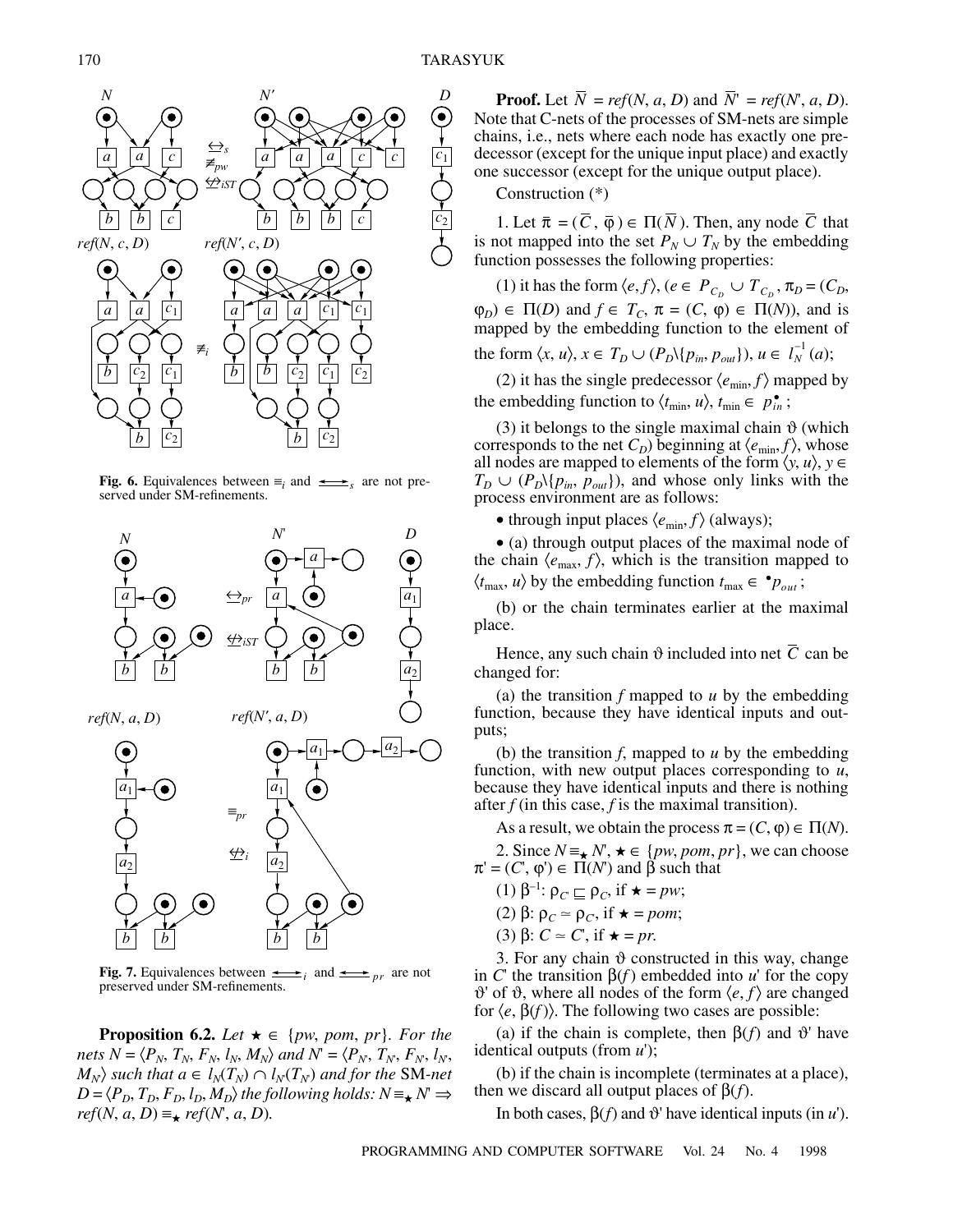It is clear that the object constructed is the process  $\bar{\pi}$ <sup>'</sup> = ( $\bar{C}$ ',  $\bar{\varphi}$ ')  $\in \Pi(\bar{N}$ ').

4. Let *g*  $\in T_{\overline{C}}$ . Define the mapping β as follows:

 $\bar{\beta}(g) = \begin{cases} \beta(g), & g \text{ is included in none of the chains;} \\ \beta(g) & \beta(g) \end{cases}$  $=\begin{cases} \beta(g), & g \text{ is included in none of the chains;} \\ \langle e, \beta(f) \rangle, & g = \langle e, f \rangle \text{ is included in chain } \vartheta. \end{cases}$ 

 $\Box$  (Construction  $(*)$ )

It remains to prove the following assertions:

- (1)  $\bar{\beta}^{-1}$ :  $\rho_{\bar{C}} \sqsubseteq \rho_{\bar{C}}$ , if  $\star = pw$ ;
- (2) β :  $ρ<sub>C</sub>$  ≈  $ρ<sub>C</sub>$ , if **\*** = *pom*;

(3) 
$$
\bar{\beta}
$$
:  $\bar{C} \approx \bar{C}$ , if  $\star = pr$ .

Consider the case  $\star = pw$  (the cases  $\star = pom$  and **★** = *pr* are simpler). Let *g*, *h* ∈  $T_{\overline{C}}$ . The following five cases are possible:

1. *g* and *h* are included in none of the chains;

2.  $g$  is included in a chain  $\vartheta$ , and  $h$  is included in none of the chains;

3. *g* is included in none of the chains, and *h* is included in a chain  $\vartheta$ ;

4. *g* and *h* are included in one and the same chain  $\vartheta$ ;

5. *g* is included in a chain  $\vartheta_1$ , *h* is included in a chain  $\vartheta_2$ , and  $\vartheta_1 \neq \vartheta_2$ .

Consider case 5, since cases 1–4 are simpler. In this case,  $g = \langle e_1, f_1 \rangle$  and  $h = \langle e_2, f_2 \rangle$  where  $e_1 \in T_{C_{D_1}}$  and  $e_2 \in T_{C_{D2}}$  for  $\pi_{D1} = (C_{D1}, \varphi_{D1}), \pi_{D2} = (C_{D2}, \varphi_{D2}) \in \Pi(D)$ ,  $f_1, f_2 \in T_C$  for  $\pi = (C, \varphi) \in \Pi(N)$ ,  $f_1$  and  $f_2$  are refined in *C* into different chains  $\vartheta_1$  and  $\vartheta_2$ , respectively. We have  $\beta(g) \prec_{\overline{C}} \beta(h) \Rightarrow \beta(\langle e_1, f_1 \rangle) \prec_{\overline{C}} \beta(\langle e_2, f_2 \rangle) \Rightarrow (by)$ definition of  $\beta$ )  $\langle e_1, \beta(f_1) \rangle \prec_{\overline{C}} \langle e_2, \beta(f_2) \rangle \Rightarrow$  (because the chains are linked to the process environment only through their minimal and maximal transitions)  $\langle e_{\text{max1}}$ ,  $\beta(f_1) \rangle \prec_{\overline{C}} \langle e_{\text{min2}}, \beta(f_2) \rangle \Rightarrow (\text{by the construction } (*)$  $\beta(f_1) <_C \beta(f_2) \Rightarrow$  (since  $\beta^{-1}: \rho_C \sqsubseteq \rho_C$ )  $f_1 <_C f_2 \Rightarrow$  (by the construction (\*))  $\langle e_{\text{max1}}, f_1 \rangle \prec_{\overline{C}} \langle e_{\text{min2}}, f_2 \rangle \Rightarrow \langle e_1, f_1 \rangle \prec_{\overline{C}}$  $\langle e_2, f_2 \rangle \Rightarrow g \prec_{\overline{C}} h.$ 

**Proposition 6.3.** *Let*  $\star \in \{i, pw, pom, pr\}$ *. For nets*  $N = \langle P_N, T_N, F_N, l_N, M_N \rangle$  and  $N' = \langle P_N, T_N, F_N, l_N, M_N \rangle$  $\mathcal{L}_{N}(T_{N}) \cap l_{N}(T_{N})$  and for **SM**-net  $D = \langle P_{D}, P_{N}(T_{N}) \rangle$  $T_D$ ,  $F_D$ ,  $I_D$ ,  $M_D$ ), the following holds:  $N \implies$   $\star_{ST} N \implies$  $ref(N, a, D) \longrightarrow \text{Hilb}(N, a, D).$ 

**Proof.** Let  $\overline{N}$  = *ref*(*N*, *a*, *D*),  $\overline{N}$ <sup>r</sup> = *ref*(*N*<sup>*r*</sup>, *a*, *D*) and  $\mathcal{R}: N \longrightarrow K_{ST} N, \star \in \{i, pw, pom, pr\}.$ 

Construction (\*\*):

1. Let  $(\bar{\pi}_E, \bar{\pi}_P) \in ST - \Pi(N)$  and  $\pi_E, \pi_P \in \Pi(N)$  be obtained from  $\bar{\pi}_E$  and  $\bar{\pi}_P$  by using part 1 of the construction (\*) from Proposition 6.2, respectively.

**Lemma 1.**  $(\pi_F, \pi_P) \in ST - \Pi(N)$ .

**Proof of Lemma 1.** Let  $g, h \in T_{C_E}$  and  $g \lt_{C_E} h$ . The following four cases are possible:

(a) 
$$
l_{C_E}(g) \neq a \neq l_{C_E}(h)
$$
;  
\n(b)  $l_{C_E}(g) = a \neq l_{C_E}(h)$ ;  
\n(c)  $l_{C_E}(g) \neq a = l_{C_E}(h)$ ;  
\n(d)  $l_{C_E}(g) = a = l_{C_E}(h)$ .

Consider case (d), since cases (a)–(c) are simpler. In this case, *g* and *h* are refined in  $C_E$  into different chains  $\vartheta_1$  and  $\vartheta_2$  with nodes of the form  $\langle e_1, g \rangle$  and  $\langle e_2, h \rangle$ , respectively, where  $e_1 \in T_{C_{D_1}}$  and  $e_2 \in T_{C_{D_2}}$  for  $\pi_{D_1} =$  $(C_{D1}, \varphi_{D1}), \pi_{D2} = (C_{D2}, \varphi_{D2}) \in \Pi(D)$ . We have  $g \lt_{\overline{C_E}} h \Rightarrow$ (by the construction (\*))  $\langle e_{\text{max1}}, g \rangle \prec_{\overline{C}_E} \langle e_{\text{min2}}, h \rangle \Rightarrow$  $(\text{since } (\bar{\pi}_E, \bar{\pi}_P) \in ST - \Pi(\bar{N}), \text{ and } \langle e_{\text{min2}}, h \rangle \in T_{\bar{C}_E})$  $\langle e_{\text{max1}}, g \rangle \in T_{\overline{C}_P} \Rightarrow \text{(by the construction (*)}) g \in T_{\overline{C}_P}.$  $\Box$  (Lemma 1).

2. Choose  $(\pi_E^{\prime}, \pi_P^{\prime}) \in ST - \Pi(N^{\prime})$  and  $\beta$  such that  $((\pi_E, \pi_P), (\pi_E^+, \pi_P^+), \beta) \in \mathcal{R}$ .

3. Obtain  $\bar{\pi}_E^{\prime}$ ,  $\bar{\pi}_P^{\prime} \in \Pi(\bar{N}^{\prime} \text{ from } \bar{\pi}_E^{\prime} \text{ and } \bar{\pi}_P^{\prime}, \text{respect-}$ tively, by using part 3 of the construction (\*) from Proposition 6.2.

**Lemma 2.**  $(\overline{\pi}_E^{\prime}, \overline{\pi}_P^{\prime}) \in ST - \Pi(\overline{N}^{\prime})$ .

**Proof of Lemma 2.** Let *g'*,  $h' \in T_{\overline{C}_E}$  and  $g' \prec_{\overline{C}_E} h'$ . The following five cases are possible:

(a) *g*' and *h*' are included in none of the chains;

(b)  $g'$  is included in a chain  $\vartheta'$ , and *h*' is included in none of the chains;

(c) *g*' is included in none of the chains, and *h*' is included in a chain  $\vartheta$ ';

(d) *g*' and *h*' are included in one and the same chain  $\vartheta$ ':

(e)  $g'$  is included in a chain  $\vartheta'_1$ , *h*' is included in a chain  $\vartheta_2'$ , and  $\vartheta_1' \neq \vartheta_2'$ .

Consider case (e), since cases (a)–(d) are simpler. In this case,  $g' = \langle e_1, f'_1 \rangle$  and  $h' = \langle e_2, f'_2 \rangle$ , where  $e_1 \in$  $T_{C_{D1}}$  and  $e_2 \in T_{C_{D2}}$  for  $\pi_{D1} = (C_{D1}, \varphi_{D1}), \pi_{D2} = (C_{D2}, \varphi_{D2})$  $(\varphi_{D2}) \in \Pi(D), f'_1, f'_2 \in T_{c^1}$  for  $\pi' = (C, \varphi') \in \Pi(N), f'_1$ and  $f'_2$  are refined in  $\overline{C}^v{}_E$  into different chains  $\vartheta'_1$  and  $\vartheta_2'$ , respectively. We have  $g' \prec_{\overline{C}_E} h' \Rightarrow \langle e_1, f'_1 \rangle \prec_{\overline{C}_E} \langle e_2, f'_2 \rangle$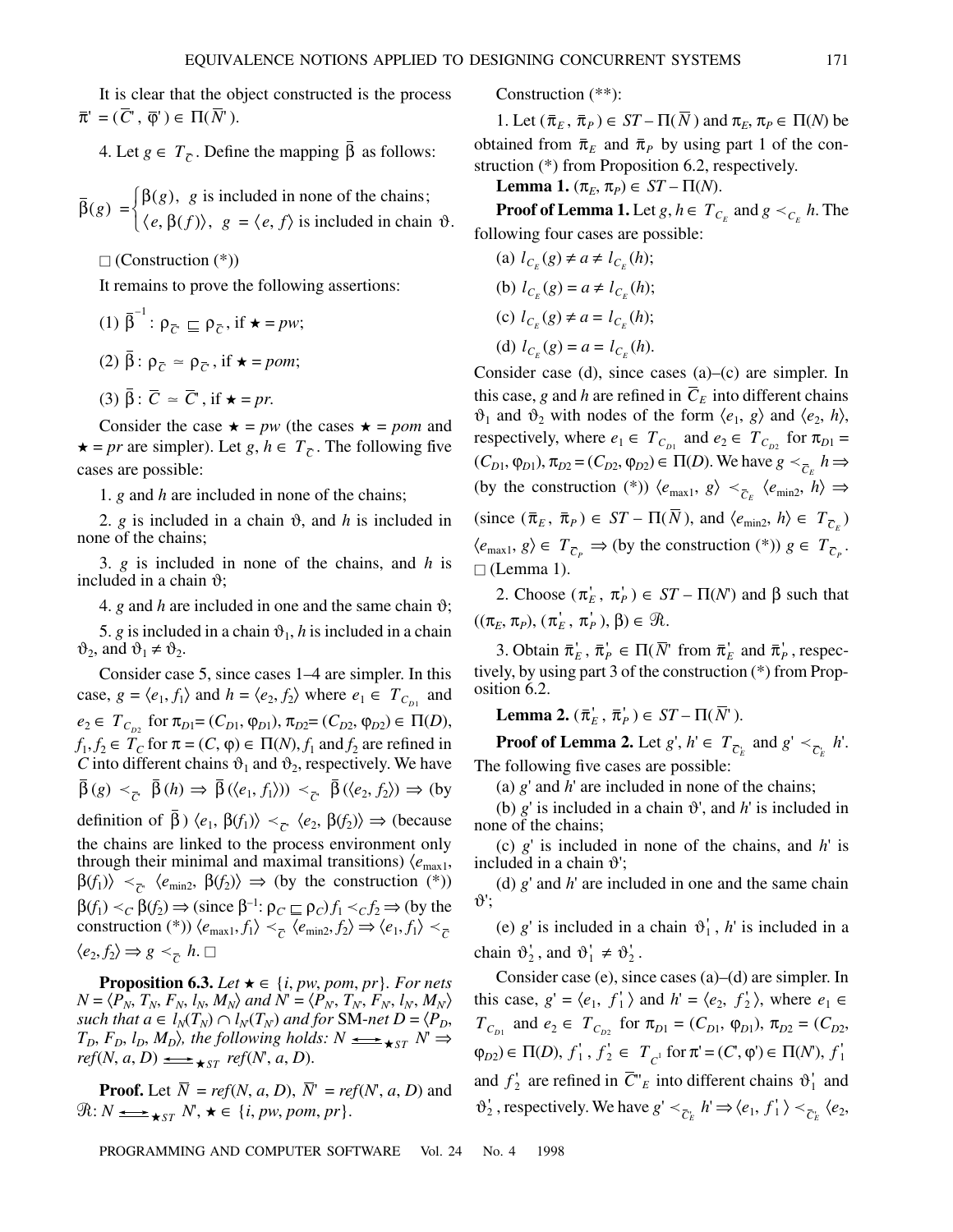$f'_2$   $\Rightarrow$  (because the chains are linked to the process environment only through their minimal and maximal transitions)  $\langle e_{\text{max1}}, f_1' \rangle \prec_{\overline{C}_E} \langle e_{\text{min2}}, f_2' \rangle \Rightarrow$  (by the construction (\*))  $f'_1 \lt_{C_E} f'_2 \Rightarrow$  (since  $(\pi'_E, \pi'_P) \in ST$ 

 $\Pi(N)$   $f'_1 \in T_{C_p} \Rightarrow$  (by the construction (\*))  $g' = \langle e_1, e_2 \rangle$  $f'_1$   $\rangle \in T_{\overline{C}_P}$ .  $\square$  (Lemma 2).

4. Let *g* ∈  $T_{\overline{C}_E}$ . Define the mapping β as follows:

$$
\bar{\beta}(g) = \begin{cases} \beta(g), & \text{if } g \text{ included in none of the chains;} \\ \langle e, \beta(f) \rangle, & g = \langle e, f \rangle \text{ is included in a chain } \vartheta. \end{cases}
$$

 $\Box$  (Construction  $(**))$ 

Let *S* consist of elements of the form  $((\bar{\pi}_E, \bar{\pi}_P),$  $(\bar{\pi}_E', \bar{\pi}_P'), \bar{\beta}$ ,  $((\pi_E, \pi_P), (\pi_E', \pi_P'), \beta) \in \mathcal{R}$ . We prove that *S*:  $N \longrightarrow$   $\star$ <sub>*ST*</sub>  $N'$ .

1. Evidently,  $((\pi_{\overline{N}}, \pi_{\overline{N}}), \pi_{\overline{N}}, \pi_{\overline{N}}, \emptyset) \in S$ .

2. Let  $((\bar{\pi}_E, \bar{\pi}_P), (\bar{\pi}'_E, \bar{\pi}'_P), \beta) \in S$ . It is apparent that by the construction (\*\*)  $\beta: \rho_{\overline{C}_E} \approx \rho_{\overline{C}_E}$  and  $β(T_{\overline{C}_P}) = T_{\overline{C}_P}$  because  $β(T_{C_P}) = T_{C_P}$ .

3. Let  $((\bar{\pi}_E, \bar{\pi}_P), (\bar{\pi}'_E, \bar{\pi}'_P), \beta) \in S$  and  $(\bar{\pi}_E, \bar{\pi}'_P)$  $\bar{\pi}_P$ )  $\longrightarrow$   $(\tilde{\bar{\pi}}_E, \tilde{\bar{\pi}}_P)$ .

The element  $((\bar{\pi}_E, \bar{\pi}_P), (\bar{\pi}'_E, \bar{\pi}'_P), \beta)$  is obtained by construction (\*\*) from the element  $((\pi_E, \pi_P), (\pi_E^+, \pi_P^+))$ ,  $\beta$ )  $\in \mathcal{R}$ . By part 1 of construction (\*\*), we obtain ( $\tilde{\pi}_E$ ,  $\tilde{\pi}_P$ )  $\in ST - \Pi(N)$  from  $(\tilde{\bar{\pi}}_E, \tilde{\bar{\pi}}_P)$ . Evidently,  $(\pi_E, \pi_P)$  $({\tilde{\pi}}_E, {\tilde{\pi}}_P)$ . Since  $\Re: N \longrightarrow$   $\star$   $S_T N$ ,  $\star \in \{i, pw, pom, P\}$ *pr*}, we have that  $\exists \tilde{\beta}$ ,  $(\tilde{\pi}_E', \tilde{\pi}_P')$  such that  $\tilde{\beta}\Big|_{T_c} = \beta$ ,  $(\pi_E^{\prime}, \pi_P^{\prime}) \longrightarrow (\tilde{\pi}_E^{\prime}, \tilde{\pi}_P^{\prime}),$  and  $((\tilde{\pi}_E, \tilde{\pi}_P), (\tilde{\pi}_E^{\prime}, \tilde{\pi}_P^{\prime}),$  $\tilde{\beta}$ )  $\in \mathcal{R}$ . According to parts 3 and 4 of the construction (\*\*), we obtain  $({\tilde{\bar{\pi}}}_E^{\dagger}, {\tilde{\bar{\pi}}}_P^{\dagger}) \in ST - \Pi(\overline{N})$  and  $\tilde{\bar{\beta}}$  from  $(\tilde{\pi}_E', \tilde{\pi}_P')$  and  $\tilde{\beta}$ , respectively.  $T_{C_E}$ 

**Lemma 3.**  $((\tilde{\bar{\pi}}_E, \tilde{\bar{\pi}}_P), (\tilde{\bar{\pi}}_E^i, \tilde{\bar{\pi}}_P^i), \tilde{\bar{\beta}}) \in S$ .

**The Proof of Lemma 3** is evident from construction  $(*^*)$ .  $\Box$  (Lemma 3).

**Lemma 4.**  $\left.\tilde{\bar{\beta}}\right|_{T_-} = \bar{\beta}$ .  $\Box$  (Lemma 4).  $T_{\bar{c}_E} = \beta$ 

**Proof of Lemma 4.** Let  $g \in T_{\overline{C}_E}$ . Two cases are possible:

(a) *g* is included in none of the chains;

(b)  $g$  is included in a chain  $\vartheta$ .

Consider case (b) (case (a) is trivial). In this case,  $g = \langle e, f \rangle$ , where  $e \in T_{C_D}$  for  $\pi_D = (C_D, \varphi_D), f \in T_C$  for  $\pi = (C, \varphi) \in \Pi(N)$ , and *f* are refined into the chain  $\vartheta$  in  $\overline{C}_E$ . We have  $\overline{\hat{\beta}}(\langle e, f \rangle) = \langle e, \overline{\hat{\beta}}(f) \rangle = (\text{since } f \in T_{C_E} \text{ and }$  $\tilde{\beta}\Big|_{T} = \beta, \langle e, \beta(f) \rangle = (\text{by definition of } \overline{\beta}) \overline{\beta}(\langle e, f \rangle).$ (Lemma 4).  $T_{C_E}$  =  $\beta$ ,  $\langle e, \beta(f) \rangle$  = (by definition of  $\beta$ )  $\beta$ 

Lemma 5.  $(\bar{\pi}_E', \bar{\pi}_P') \longrightarrow (\tilde{\bar{\pi}}_E', \tilde{\bar{\pi}}_P').$ 

**Proof of Lemma 5.** The proof follows from the fact that  $(\pi_E', \pi_P') \longrightarrow (\tilde{\pi}_E', \tilde{\pi}_P)'$  and the construction (\*\*).  $\Box$  (Lemma 5).

**Remark 1.** Since  $\tilde{\bar{\beta}}\Big|_{\bar{c}} = \bar{\beta}$  by Lemma 4, and it fol- $\text{rows from } (\bar{\pi}_E, \bar{\pi}_P) \in ST - \Pi(N) \text{ that } β(T_{\bar{C}_P}) = T_{\bar{C}_P},$ we have  $\tilde{\bar{\beta}}(T_{\tilde{C}_{E}} \backslash T_{\overline{C}_{P}}) = T_{\tilde{C}_{E}} \backslash T_{\tilde{C}_{P}}$ . Hence,  $\tilde{\bar{\beta}}(T_{\overline{C}}) = T_{\overline{C}}$ .  $\Box$  (Remark 1).  $_{\overline{C}_E} = \beta$ 

**Remark 2.** Since it follows from  $f \in T_{C_p}$  that  $\langle e, f \rangle$  $\in T_{\overline{C}_P}$ , then  $\langle e, f \rangle \notin T_{\overline{C}_P}$  implies  $f \notin T_{C_P}$ . Hence,  $\langle e, \rangle$  $f \geq T_{\tilde{C}_E} \setminus T_{\overline{C}_P} = T_{\overline{C}}$  implies  $f \in T_{\tilde{C}_E} \setminus T_{C_P} = T_{C}$ . (Remark 2).

It remains to prove the following propositions:

(1) 
$$
\tilde{\bar{\beta}}^{-1}
$$
:  $\rho_{\bar{C}} \sqsubseteq \rho_{\bar{C}}$ , if  $\star = pw$ ;  
\n(2)  $\tilde{\bar{\beta}}$ :  $\rho_{\bar{C}} \approx \rho_{\bar{C}}$ , if  $\star = \{i, pom, pr\}$ ;  
\n(3)  $\bar{C} \approx \bar{C}'$ , if  $\star = pr$ .

Consider the case  $\star = pr$ , since the case  $\star = pw$  can be considered as in Proposition 6.2, and the case  $\star$  = *pom* is simpler. First, we should prove that  $\tilde{\vec{\beta}}$ :  $\rho_{\vec{C}}$  =  $ρ<sub>C</sub>$ . This can be done similarly to the proof of the case  $\star$  = *pw* of Proposition 6.2 with all implications changed for symbols "equivalent."

Now we can prove that  $\overline{C}$   $\approx$   $\overline{C}$ . Since  $\Re$ :  $N \longrightarrow_{prST} N'$ , we have  $\exists \alpha: C \simeq C'$ . Then, the mapping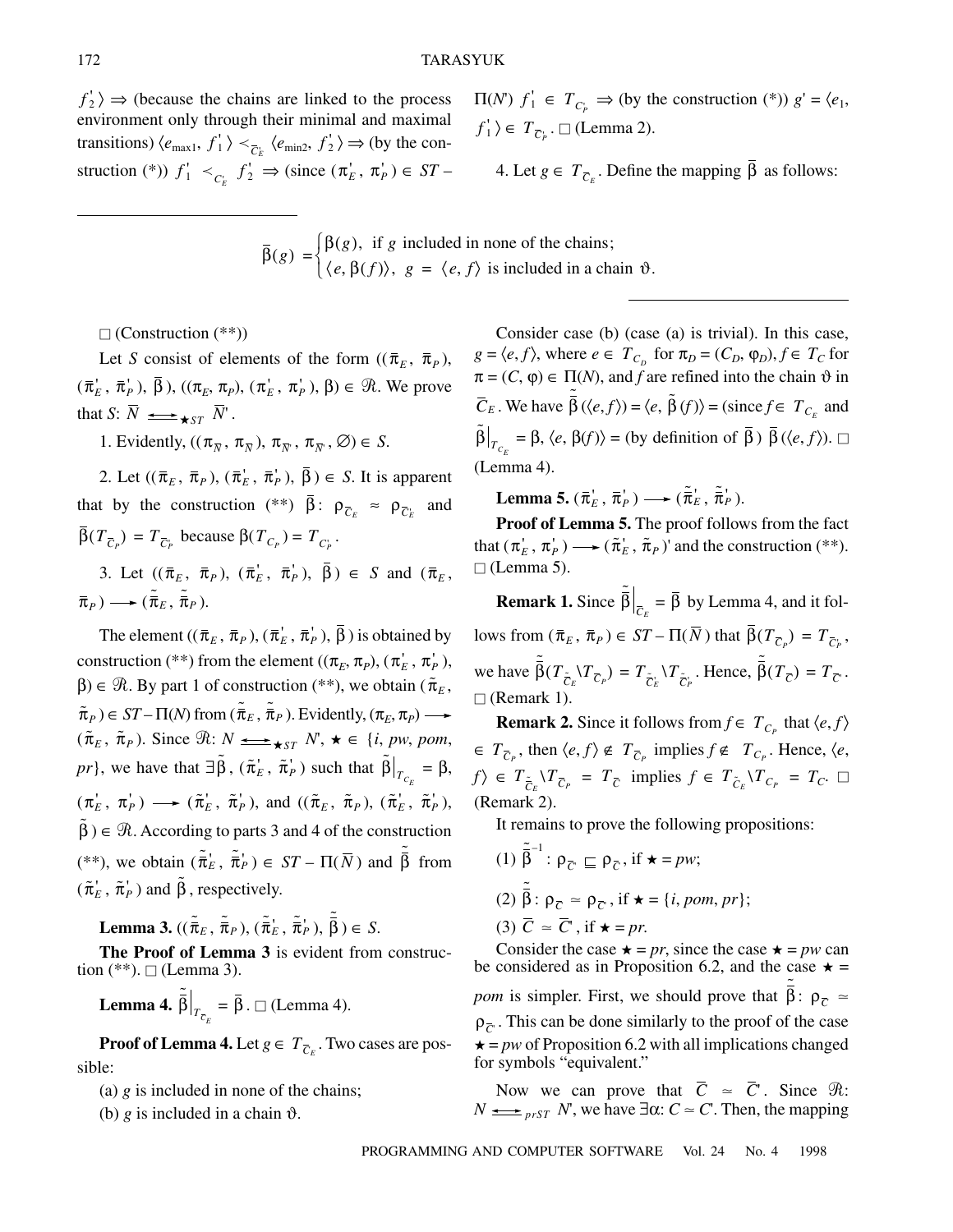$\overline{\alpha}$ :  $\overline{C} \simeq \overline{C}$ ' can be obtained from  $\alpha$  as follows. Let  $g \in P_{\overline{C}} \cup T_{\overline{C}}$ . Then,

 $\overline{\alpha}(g) = \begin{cases} \alpha(g), & \text{if } g \text{ is included in none of the chains} \\ \alpha(g) & \text{otherwise.} \end{cases}$  $= \begin{cases} \alpha(g), & \text{if } g \text{ is included in none of the chains} \\ \langle e, \alpha(f) \rangle, & \text{if } g = \langle e, f \rangle \text{ is included in a chain } \vartheta. \end{cases}$ 

4. The same as item 3, but the roles of  $\overline{N}$  and  $\overline{N}$  are interchanged.

**Proposition 6.4.** [4] *For nets*  $N = \langle P_N, T_N, F_N, l_N, \rangle$  $M_N$  *and*  $N' = \langle P_N, T_N, F_N, I_N, M_N \rangle$  *such that*  $a \in I$  $l_N(T_N) \cap l_N(T_N)$  and for the SM-net  $D = \langle P_D, T_D, F_D, l_D, \rangle$ *M*<sub>D</sub> $\rangle$ , the following is valid:  $N \implies p_{omh} N \Rightarrow ref(N, a, b)$  $D) \longrightarrow_{\text{p}} \text{erf}(N', a, D).$ 

**Proposition 6.5.** *For nets N* =  $\langle P_N, T_N, F_N, l_N, M_N \rangle$  $and N = \langle P_N, T_N, F_N, l_N, M_N \rangle$  such that  $a \in l_N(T_N) \cap$  $l_N(T_N)$  and for the SM-net  $D = \langle P_D, T_D, F_D, l_D, M_D \rangle$ , the *following is valid:*  $N \implies pr_h N \implies ref(N, a, D) \implies pr_h$ *ref*(*N*', *a*, *D*)*.*

**Proof.** It is sufficient to observe that the construction that transforms the bisimulation relation on original nets into the relation on refined nets (this construction was used in the proof of Proposition 8.5 in [4]) preserves isomorphism of C-nets of processes.  $\overline{\Box}$ 

**Proposition 6.6.** *Let*  $\star \in \{mes, occ\}$ *. For nets*  $N =$  $\langle P_N, T_N, F_N, l_N, M_N \rangle$  and  $N = \langle P_N, T_N, F_N, l_N, M_N \rangle$  such *that a*  $\in$   $l_N(T_N) \cap l_N(T_N)$  and for the SM-net  $D = \langle P_D, P_M \rangle$  $T_D$ ,  $F_D$ ,  $l_D$ ,  $M_D$ ), the following is valid:  $N \equiv \star N \Rightarrow ref(N,$  $a, D$ )  $\equiv$  *ref*(*N*', *a*, *D*).

**Proof.** Let  $\overline{N}$  = *ref*(*N*, *a*, *D*) and  $\overline{N}$ <sup>*r*</sup> = *ref*(*N*<sup>*r*</sup>, *a*, *D*). Note that O-nets of O-processes of SM-nets are trees, i.e., such nets where any node has exactly one predecessor (except for the unique input place).

Construction (\*\*\*)

1. Let  $\overline{\mathfrak{G}} = (O, \overline{\psi}) \in \mathcal{O}_{max}(\overline{N})$ . Then, each node O that is not mapped by the embedding function into the set  $P_N \cup T_N$  possesses the following properties:

(1) has the form  $\langle e, f \rangle$  ( $e \in P_{O_D} \cup T_{O_D}$ ,  $\overline{\omega}_D = (O_D,$  $\Psi_D$ )  $\in \mathcal{D}_{\max}(D)$ , and  $f \in T_O$ ,  $\overline{\omega} = (O, \psi) \in \mathcal{D}_{\max}(N)$  and is mapped by the embedding function to the element of the form  $\langle x, u \rangle, x \in T_D \cup (P_D \setminus \{p_{in}, p_{out}\}), u \in I_N^{-1}(a);$ 

(2) has the unique predecessor  $\langle e_{\min}^i, f \rangle$  ( $1 \le i \le n$ ) that is mapped by the embedding function to  $\langle t_{\min}^i, u \rangle$ ,  $t_{\min}^i \in p_{in}^{\bullet}$ ;

(3) belongs to the unique maximal tree  $\vartheta^i$  that is a member of the set of trees  $\vartheta = \bigcup_{i=1}^{n} \vartheta^i$  corresponding to the net  $O_D$ , begins at  $\langle e_{\min}^i, f \rangle$ , all nodes of which are mapped by the embedding function to elements of the form  $\langle y, u \rangle$ ,  $y \in T_D \cup (P_D \setminus \{p_{in}, p_{out}\})$ , and whose only links with the process environment are as follows:  $\bigcup_{i}^{n}$ 

(1) through input places  $\langle e_{\text{max}}^i, f \rangle$  (always);

(2) through output places of the maximal nodes of the tree  $\langle e_{\text{max}}^{ij}, f \rangle$   $(1 \leq j \leq m)$ , that are the transitions mapped by the embedding function to  $\langle t_{\text{max}}^{ij}, u \rangle$ ,  $t_{\text{max}}^{ij} \in$  $\bullet p_{\textit{out}}$ .

Note that all  $e_{\min}^i$   $(1 \le i \le n)$  have identical links with the process environment (as all  $e_{\min}^{ij}$   $(1 \le i \le n, 1 \le j \le n)$  $(m)$ ). Hence, any such set  $\vartheta$  included in the net O can be changed for the transition *f* that is mapped to *u* by the embedding function, because they have identical inputs and outputs. As a result, we obtain the O-process  $\overline{\omega}$  =  $(O, \psi) \in \mathcal{D}_{\text{max}}(N).$ 

2. Since  $N \equiv \sqrt{N}$ ,  $\star \in \{mes, occ\}$ , we can always choose  $\overline{\omega} = (O', \psi') \in \mathcal{D}_{\text{max}}(N')$  and  $\beta$  such that

(1) 
$$
\beta
$$
:  $\xi_O \simeq \xi_O$ , if  $\star = mes$ ;

(2) β:  $O \approx O'$ , if  $\star = occ$ .

3. For the  $\vartheta$  constructed by the method described above, change in  $O'$  the transition  $β(f)$  that can be embedded into  $u'$  for a copy  $\vartheta'$  of the set of trees  $\vartheta$ , where all nodes of the form  $\langle e, f \rangle$  are changed for  $\langle e, f \rangle$  $β(f)$ ). Then,  $β(f)$  and  $θ'$  have the same outputs (from *u*') and inputs (to *u*').

It is clear that the constructed object is the O-process  $\overline{\omega}^{\prime} = (O^{\prime}, \overline{\psi}^{\prime}) \in \mathcal{O}_{max}(N^{\prime}).$ 

4. Let *g*  $\in T_{\overline{O}}$ . Define the mapping β as follows:

$$
\bar{\beta}(g) = \begin{cases} \beta(g), & \text{if } g \text{ is included in none of the set of trees} \\ \langle e, \beta(f) \rangle, & \text{if } g = \langle e, f \rangle \text{ is included in the set of trees } \vartheta. \end{cases}
$$

PROGRAMMING AND COMPUTER SOFTWARE Vol. 24 No. 4 1998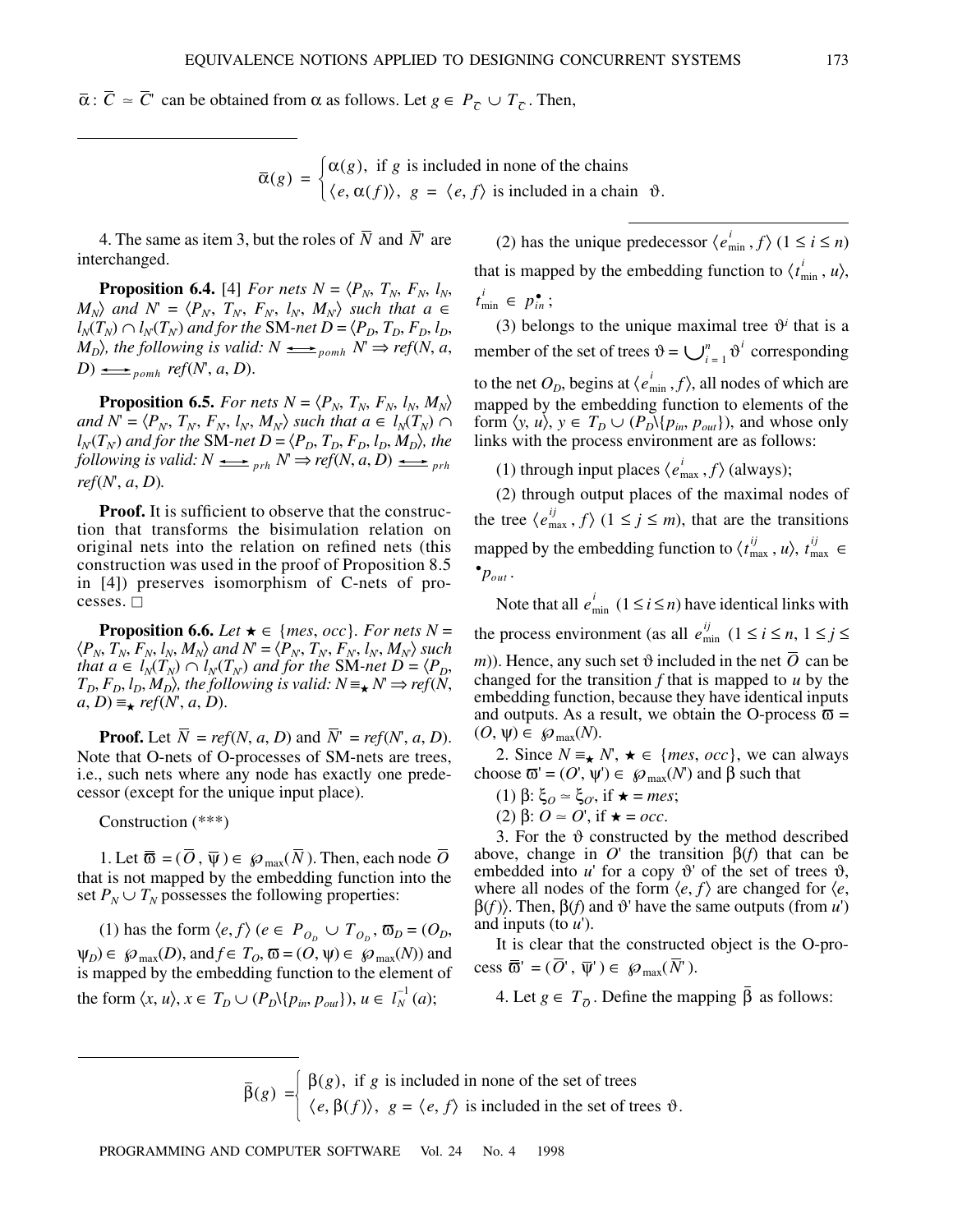

**Fig. 8.** Equivalence preserving under SM-refinements.

 $\Box$  (Construction (\*\*\*))

It remains to prove the following propositions:

 $(i)$   $\beta$ :  $\xi_{\overline{O}} \approx \xi_{\overline{O}}$ , if  $\star$  = *mes*;

(ii)  $\beta$  :  $\overline{O} \approx \overline{O}'$ , if  $\star = occ$ .

Consider the case  $\star$  = *mes*, since the case  $\star$  = *occ* is simpler. Let *g*,  $h \in T_{\overline{O}}$ . The following five cases are possible:

1. *g* and *h* are included in none of the sets of trees;

2.  $g$  is included in a set of trees  $\vartheta$ , and  $h$  is included in none of the sets of trees;

3. *g* is included in none of the sets of trees, and *h* is included in a set of trees  $\vartheta$ ;

4. *g* and *h* are included in one and the same set of trees  $\vartheta$ ;

5. *g* is included in a set of trees  $\vartheta_1$ , *h* is included in a set of trees  $\vartheta_2$ , and  $\vartheta_1 \neq \vartheta_2$ .

Consider case 5, since cases 1–4 are simpler. In this case,  $g = \langle e_1, f_1 \rangle$  and  $h = \langle e_2, f_2 \rangle$ , where  $e_1 \in T_{O_{D_1}}$  and  $e_2 \in T_{O_{D2}}$  for  $\overline{\omega}_{D1} = (O_{D1}, \Psi_{D1}), \overline{\omega}_{D2} = (O_{D2}, \Psi_{D2}) \in$  $\wp(D)$ ,  $f_1, f_2 \in T_O$  for  $\overline{\omega} = (O, \psi) \in \wp(N)$ ,  $f_1$  and  $f_2$  are refined in *O* into different sets of trees  $\vartheta_1$  and  $\vartheta_2$ , respectively. We prove that the precedence and conflict relations are preserved.

 $(1) g <sup>o</sup>_{\overline{O}} h \Leftrightarrow \langle e_1, f_1 \rangle <sup>o</sup>_{\overline{O}} \langle e_2, f_2 \rangle \Leftrightarrow$  (because  $\vartheta_1$  and  $\vartheta_2$  are linked to the process environment only through their minimal and maximal transitions, and all minimal (maximal) transitions have identical links to this environment)  $\forall i, j, k \langle e^{ij}_{\text{max}1}, f_1 \rangle \prec_{\overline{O}} \langle e^{k}_{\text{min}2}, f_2 \rangle \Leftrightarrow \text{(by con-}$ struction (\*\*\*))  $f_1 \leq f_2 \Leftrightarrow$  (because  $\beta$ :  $\xi_0 \approx \xi_0$ )  $\beta(f_1) <_{\mathcal{O}} \beta(f_2) \Leftrightarrow$  (by construction (\*\*\*))  $\forall i, j, k$  $\langle e_{\text{max}1}^{ij}, \beta(f_1) \rangle \prec_{\overline{O}^i} \langle e_{\text{min}2}^{k}, \beta(f_2) \rangle \Leftrightarrow \langle e_1, \beta(f_1) \rangle \prec_{\overline{O}^i} \langle e_2,$ 

 $\beta(f_2) \Leftrightarrow$  (by definition of  $\beta (\beta \langle e_1, f_1 \rangle \langle \overline{\partial}, \beta (\langle e_2, f_2 \rangle) \Leftrightarrow$  $\beta(y) <_{\overline{O}'} \beta(h).$ 

 $(2)$   $g \#_{\overline{O}} h \Leftrightarrow \langle e_1, f_1 \rangle \#_{\overline{O}} \langle e_2, f_2 \rangle \Leftrightarrow$  (because  $\vartheta_1$  and  $\vartheta_2$ ) are linked to the process environment only through their minimal and maximal transitions, and all minimal (maximal) transitions have identical links to this environment)  $\forall i, k \, \langle e_{\min 1}^i, f_1 \rangle \#_{\overline{O}} \langle e_{\min 2}^k, f_2 \rangle \Leftrightarrow$  (by construc- $\text{tion } (***)) f_1 \#_0 f_2 \Leftrightarrow (\text{because } \beta : \xi_O \simeq \xi_O) \beta(f_1) \#_0 \beta(f_2) \Leftrightarrow$ (by construction  $(***)$ )  $\forall i, k \ (e_{\min 1}^i, \beta(f_1)) \#_{\overline{O}} \ (e_{\min 2}^k, \beta(f_2))$  $\beta(f_2) \rangle \Leftrightarrow \langle e_1, \beta(f_1) \rangle \#_{\overline{O'}} \langle e_2, \beta(f_2) \rangle \Leftrightarrow$  (by definition of  $\beta$ )  $\beta(\langle e_1, f_1 \rangle) \#_{\overline{O}} \beta(\langle e_2, f_2 \rangle) \Leftrightarrow \beta(g) \#_{\overline{O}} \beta(h).$ 

**Proposition 6.7.** *For nets*  $N = \langle P_N, T_N, F_N, l_N, M_N \rangle$  $and N = \langle P_N, T_N, F_N, l_N, M_N \rangle$  such that  $a \in l_N(T_N) \cap$  $l_N(T_N)$  and for the SM-net  $D = \langle P_D, T_D, F_D, l_D, M_D \rangle$ , the *following is valid:*  $N \simeq N \Rightarrow ref(N, a, D) \simeq ref(N, a, D)$ *D*)*.*

# **Proof.** The proof is evident.  $\Box$

**Theorem 6.1.** *Let*  $\longleftrightarrow \in {\equiv, \implies, \approx}$  *and*  $\star \in \{i,$ *s*, *pw*, *pom*, *pr*, *iST*, *pwST*, *pomST*, *prST*, *pomh*, *prh*, *mes*, *occ*}*. For nets*  $N = \langle P_N, T_N, F_N, l_N, M_N \rangle$  and  $N = \langle P_N,$  $T_N$ ,  $F_N$ ,  $l_N$ ,  $M_N$  $\rangle$  such that  $a \in l_N(T_N) \cap l_N(T_N)$  and for *the* SM-net  $D = \langle P_D, T_D, F_D, l_D, M_D \rangle$ , the following is *valid:*  $N \leftrightarrow K \Rightarrow ref(N, a, D) \leftrightarrow f(P, a, D)$  *if and only if the equivalence*  $\longrightarrow_{\star}$  *is enclosed in an*  $\omega$ *val in Fig.* 8. $\Box$ 

**Proof.** Can be performed by using Propositions 6.1−6.7.

## 7. CONCLUSION

In this paper, a group of basic behavioral equivalences is analyzed and augmented by new notions that can be used to analyze systems modeled by Petri nets at various levels of abstraction.

The main result of the paper consists in establishing relationships between equivalence notions both on the whole class of Petri nets and on the subclass of sequential nets. For all equivalences considered, it is verified whether they are preserved under SM-refinements. Thus, we can use equivalence notions that are preserved under SM-refinements for designing concurrent systems by the top-down method.

Let us describe some lines of further investigations.

One such line is aimed at obtaining the complete description of relationships between equivalences on strictly labeled nets (all transitions are labeled by different actions) and on T-nets (without conflicting transitions). Note that the author has proved that some equivalences are identical on these two subclasses of Petri nets [13, 14].

We also intend to extend the field of investigations to the nets with τ-transitions (that are labeled by invis-

174